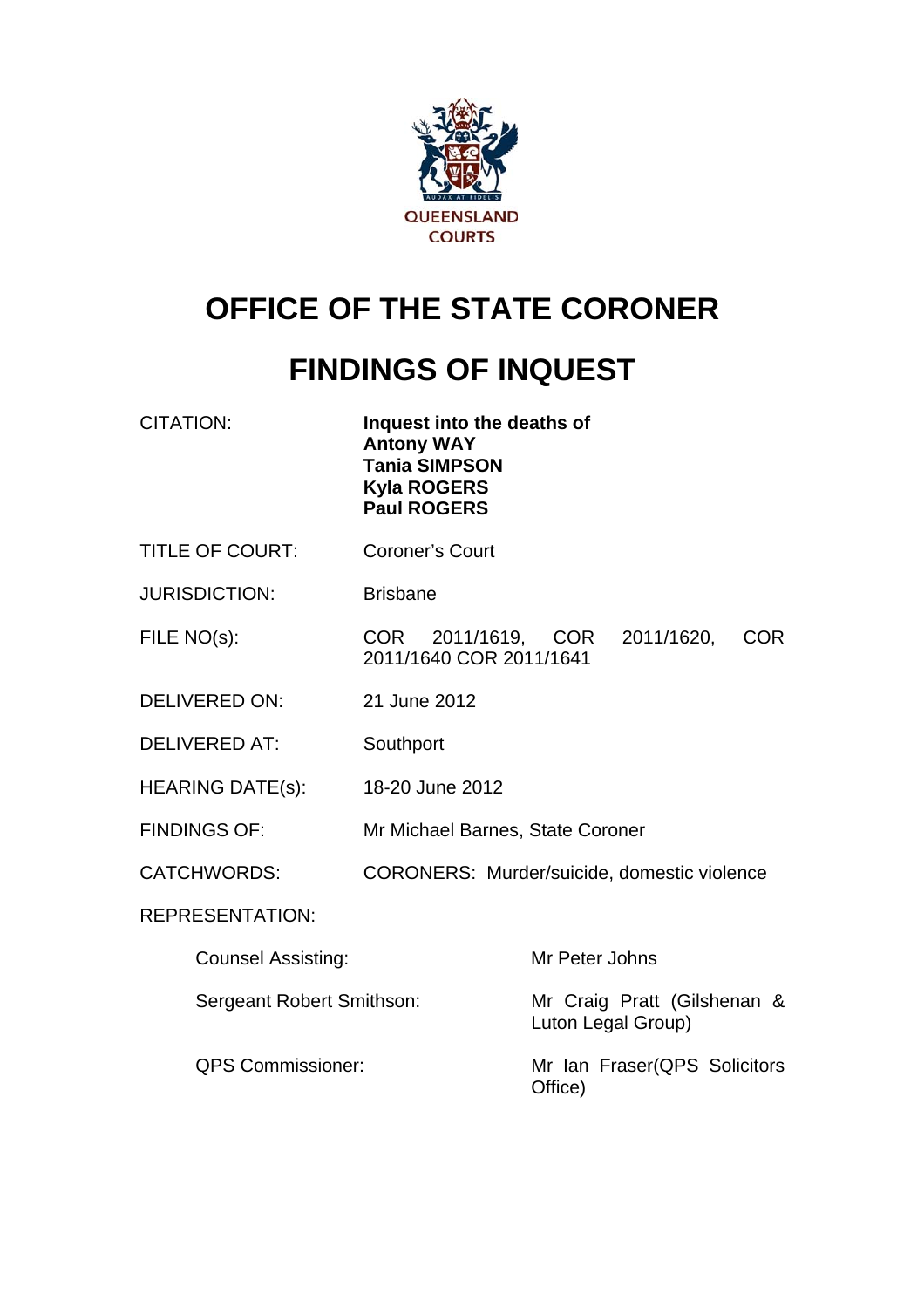| $Introduction$ $1$                                                                                                                       |          |
|------------------------------------------------------------------------------------------------------------------------------------------|----------|
| The investigation $\sqrt{1-\frac{1}{2}}$                                                                                                 |          |
| The inquest 2                                                                                                                            |          |
| The evidence $\qquad \qquad \qquad 3$                                                                                                    |          |
|                                                                                                                                          |          |
| Relationship between Paul Rogers and Tania Simpson ______________________________ 4                                                      |          |
|                                                                                                                                          |          |
|                                                                                                                                          |          |
|                                                                                                                                          |          |
|                                                                                                                                          |          |
|                                                                                                                                          |          |
|                                                                                                                                          |          |
|                                                                                                                                          |          |
|                                                                                                                                          |          |
|                                                                                                                                          |          |
|                                                                                                                                          |          |
|                                                                                                                                          |          |
|                                                                                                                                          |          |
|                                                                                                                                          | 20       |
|                                                                                                                                          |          |
|                                                                                                                                          |          |
|                                                                                                                                          |          |
|                                                                                                                                          |          |
| Kyla Rogers died from asphyxia. 21                                                                                                       |          |
|                                                                                                                                          |          |
|                                                                                                                                          |          |
|                                                                                                                                          |          |
|                                                                                                                                          | 22       |
|                                                                                                                                          | 24       |
|                                                                                                                                          | 24       |
|                                                                                                                                          | 24       |
|                                                                                                                                          | 25       |
|                                                                                                                                          | 26<br>26 |
|                                                                                                                                          |          |
|                                                                                                                                          | 26       |
|                                                                                                                                          | 26<br>27 |
|                                                                                                                                          |          |
|                                                                                                                                          | 27       |
| Is further reform necessary?<br><u> </u>                                                                                                 | 28       |
| Conclusions and recommendations<br><u>Conclusions</u> and recommendations<br><u>Conclusions</u>                                          | 28       |
| Recommendation 1 – Continuation of the DFVDRU                                                                                            |          |
| Recommendation 2 - DV Protective Assessment Framework. __________________________<br>Recommendation 3 – Don't wait for physical violence | 30<br>31 |
|                                                                                                                                          |          |

### Table of Contents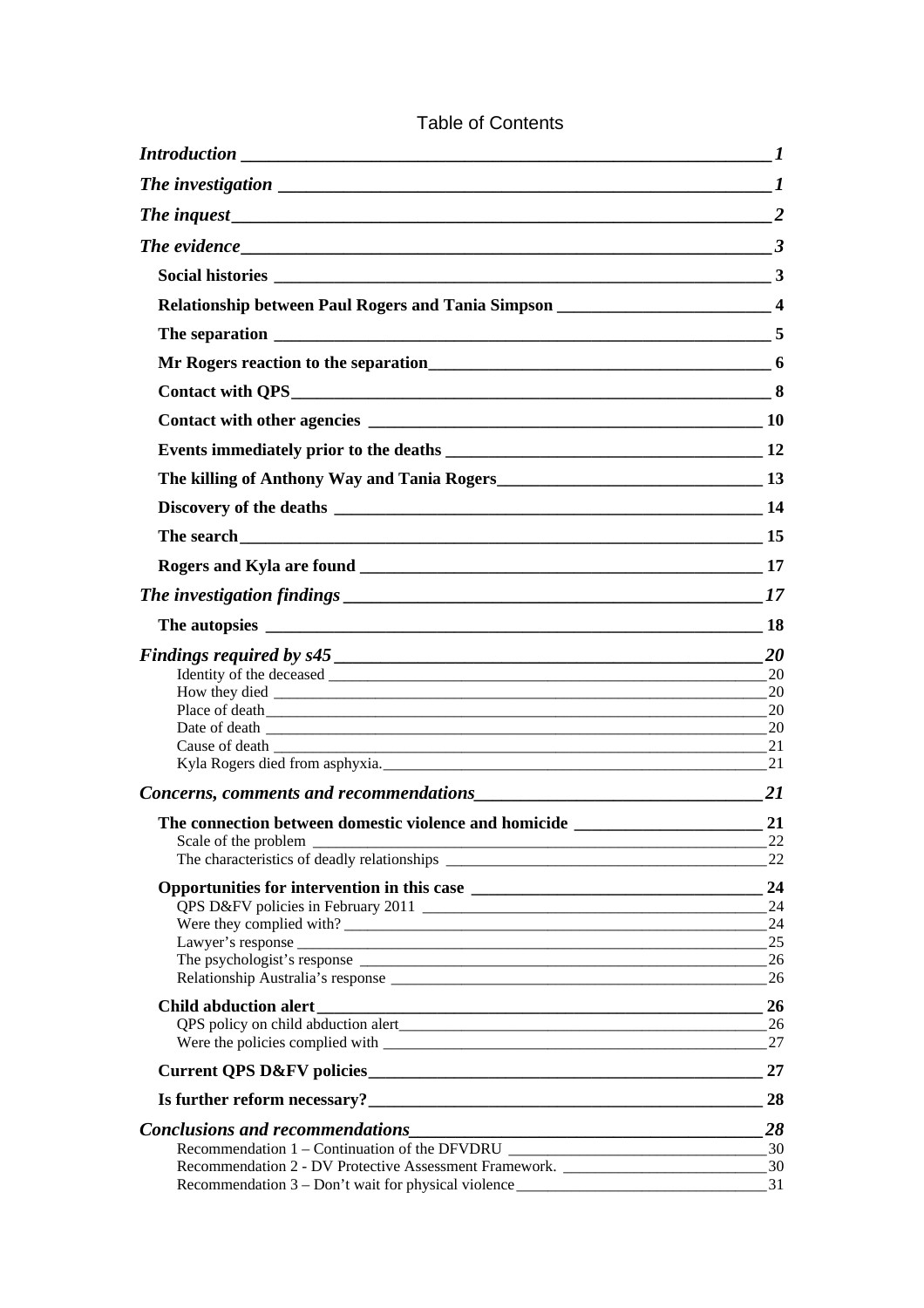<span id="page-2-0"></span>The *Coroners Act 2003* provides in s45 that when an inquest is held, the coroner's written findings must be given to the family of the person who died and each of the persons or organizations granted leave to appear at the inquest. As this inquest dealt with the death of a child the findings must also be distributed to the Children's Commissioner. These are my findings in relation to the deaths of Antony Way, Tania Simpson, Kyla Rogers and Paul Rogers. They will be distributed in accordance with the requirements of the Act and posted on the website of the Office of the State Coroner.

# **Introduction**

Late at night on 15 May 2011, Paul Rogers went to the home unit of his recently estranged partner, Tania Simpson, broke in and stabbed to death that former partner and a male friend of hers, Antony Way.

He then carried his 5 year old daughter Kyla to his car and drove south into New South Wales (NSW). Early the next morning, he pulled off the Bruxner Highway just west of Casino and killed his daughter and himself.

These findings:-

- establish the circumstances in which the fatal injuries to the four deceased persons were sustained;
- confirm the identity of the deceased people, the time, place and medical cause of their deaths;
- consider the interaction between Ms Simpson, the QPS and other agencies from which she sought assistance in the months prior to her death;
- examine the adequacy of the QPS and NSW Police Service response to the abduction of Kyla Rogers;
- examine statistical data and academic research on the links between domestic violence and homicide; and
- consider whether changes to the policy or practice of the QPS and other agencies in relation to their dealing with matters of domestic violence may prevent similar deaths.

# **The investigation**

Although two of the deaths did not occur in Queensland, the NSW State Coroner, Magistrate Mary Jerram, agreed that I should assume responsibility for the investigation of all of the deaths as the majority of the evidence to be considered related to events that occurred in this state.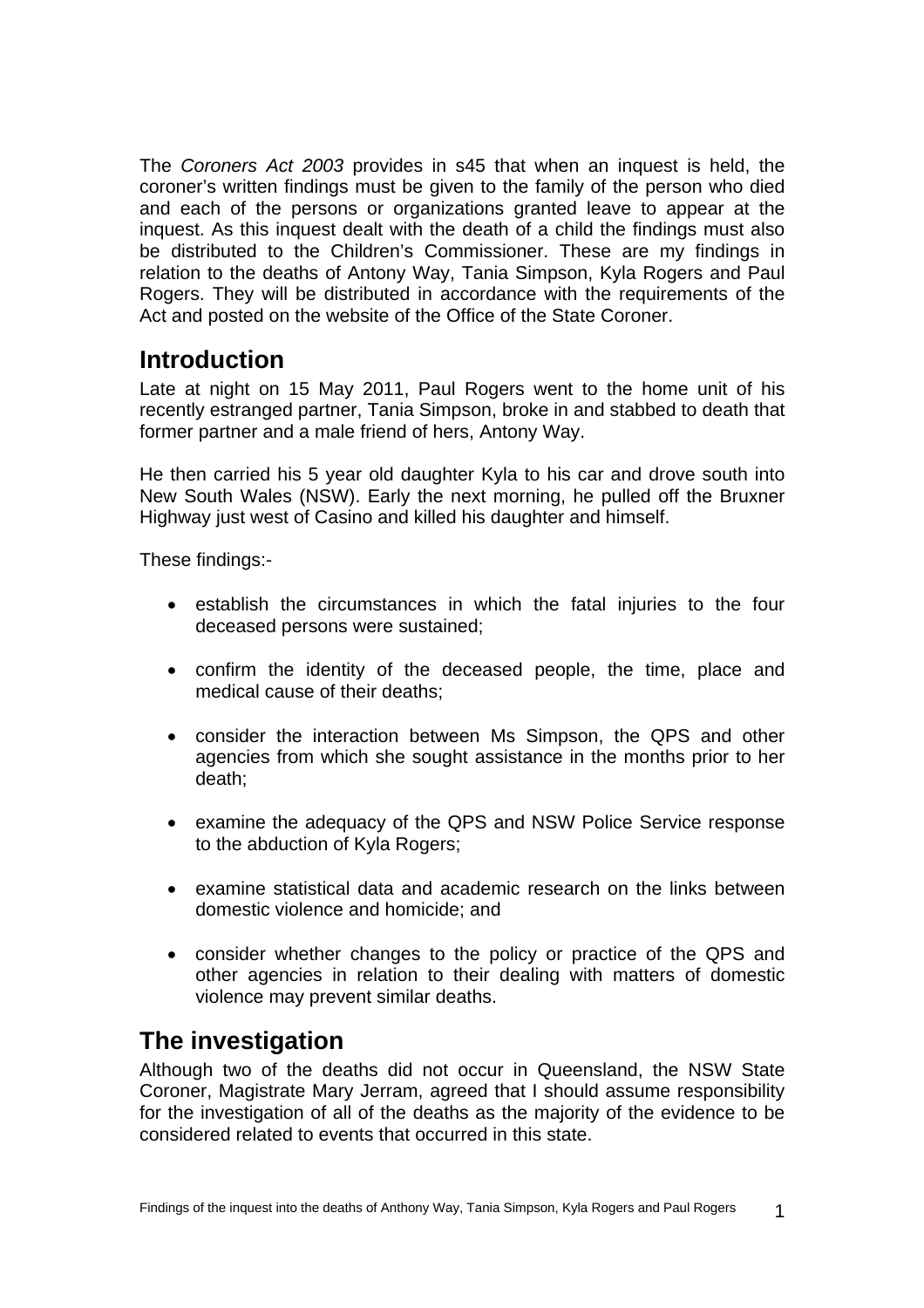<span id="page-3-0"></span>Thereafter the Lismore coroner and members of the NSW Police Service cooperated with the Queensland Police Service (QPS) detectives investigating on my behalf.

It was quickly established that Paul Rogers was solely responsible for all of the deaths. Accordingly, no prosecution was possible but the detectives involved set about conducting an extensive coronial investigation

That investigation was exhaustive. Its results are summarised in this report. It commenced with a detailed forensic examination of Ms Simpson's unit and the car in which her daughter Kyla and Mr Rogers were found by scientific officers. It included internal autopsies on all four bodies; interrogation of the mobile phones used by the deceased adults and others associated with them; viewing of cctv recorded vision and traffic cameras along the route Mr Rogers was suspected of taking when he abducted his daughter; interviews with numerous family members, friends, health care professionals; lawyers; police officers and business people those who had contact with the deceased in the months before their deaths.

Detective Senior Constable Kayleen James' investigation report was of a high standard. I commend her and those who assisted her on their endeavours.

A review was also undertaken by officers from the Domestic and Family Violence Death Review Unit which is comprised of a police officer and social science researcher and is located within the Office of the State Coroner. The rationale for the unit and its activities are described later in this report.

That unit reviewed the investigation material from a prevention perspective and provided a report summarising relevant research literature and applying its findings to the circumstances of this case. In particular the unit's report critiqued the adequacy of the responses and support provided by QPS and other agencies to the behaviour of Paul Rogers after his separation from Tania Simpson; it questions whether civilians who were aware of various concerning aspects of the case could have reacted more effectively.

The reports conclusions are summarised later in these findings. I commend the authors, Dr Michelle Hayes and Sergeant Paul Dalton, for their insightful and constructive analysis.

# **The inquest**

The inquest took place over three days at Southport. Mr Johns was appointed as counsel assisting and leave to appear was granted to Sergeant Robert Smithson and the Queensland Police Commissioner. Eleven witnesses gave oral evidence and 462 exhibits were tendered.

One of the witnesses was John Simpson, father of Tania. I acknowledge his bravery in participating in what was clearly a very painful process and his altruism for doing so in an effort to reduce the likelihood that other families will suffer as his has. Tania's mother Julie Anne Simpson also attended the

Findings of the inquest into the deaths of Anthony Way, Tania Simpson, Kyla Rogers and Paul Rogers 2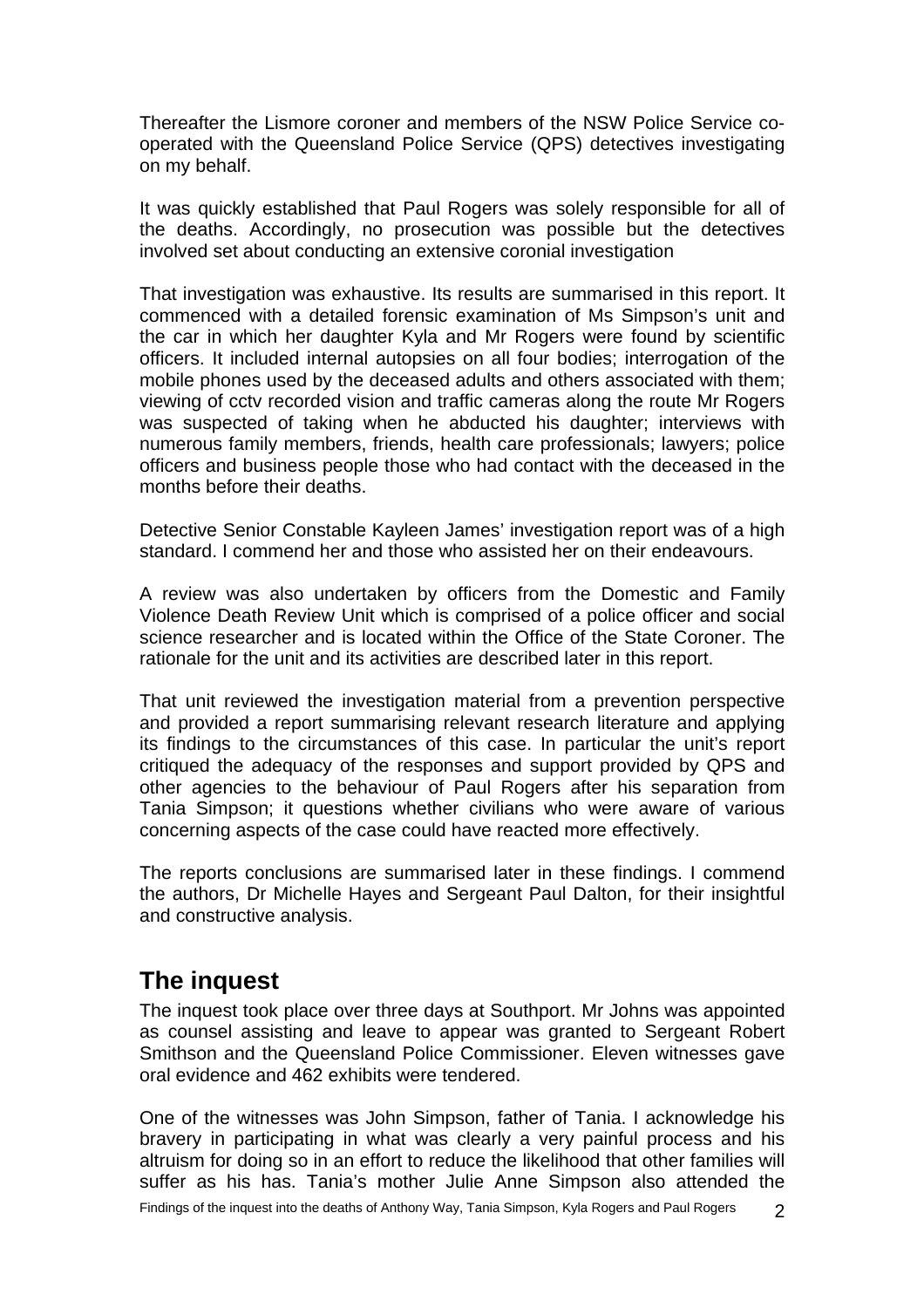<span id="page-4-0"></span>inquest. The mothers of Paul Rogers and Antony Way were kept informed about the inquest process and Mrs Rogers wrote to counsel assisting acknowledging this and providing some further details about her son's background.

# **The evidence**

I turn now to the evidence. Of course I can not summarise all of the information contained in the exhibits and transcript but I consider it appropriate to record in these reasons the evidence I believe is necessary to understand the findings I have made.

# *Social histories*

**Antony Paul Way** was born in New Zealand on 13 December 1977 and so he was 33 years of age when he died. After leaving school at 15 he worked as a labourer. Mr Way moved to the Gold Coast in 2003 where he obtained work as a labourer and later as a qualified plasterer.

Shortly after his arrival Mr Way met Paul Rogers on a building site and got on well with his fellow New Zealander. He became friendly with Mr Rogers and his then girlfriend Tania Simpson and maintained contact with them over the ensuing years.

Mr Way did not marry and had no children. For most of the two years prior to his death he lived in a de facto relationship with a woman in Carrara. It seems clear that in early 2011 the nature of his relationship with Tania changed. He moved out of his partner's house in mid May. He stayed at a friend's place and at Tania Simpson's unit for the two nights before his death.

Mr Way is survived by his mother Betty and his brother Andre.

**Tania Lee Simpson** was born on 4 February 1980 at Innisfail and was 31 years of age when she died.

After completing her schooling in 1997 she studied animal husbandry at Gatton Agricultural College for a period before returning to the Gold Coast where she obtained qualifications in hospitality operations, tourism and retail travel sales and, in 2006, a Real Estate Institution of Queensland management rights licence.

Between 2002 and 2010 Ms Simpson was in a relationship with Paul Rogers the details of which are set out in more detail below. Ms Simpson gave birth to her eldest child, Kyla, in April 2006 and a son, Bronnson in July 2009.

In the weeks prior to her death Ms Simpson had moved into new accommodation in a unit complex at Robina where she also held the management rights. She was looking forward to supporting her family through management of the complex and moving on from the upheaval of her separation from Mr Rogers.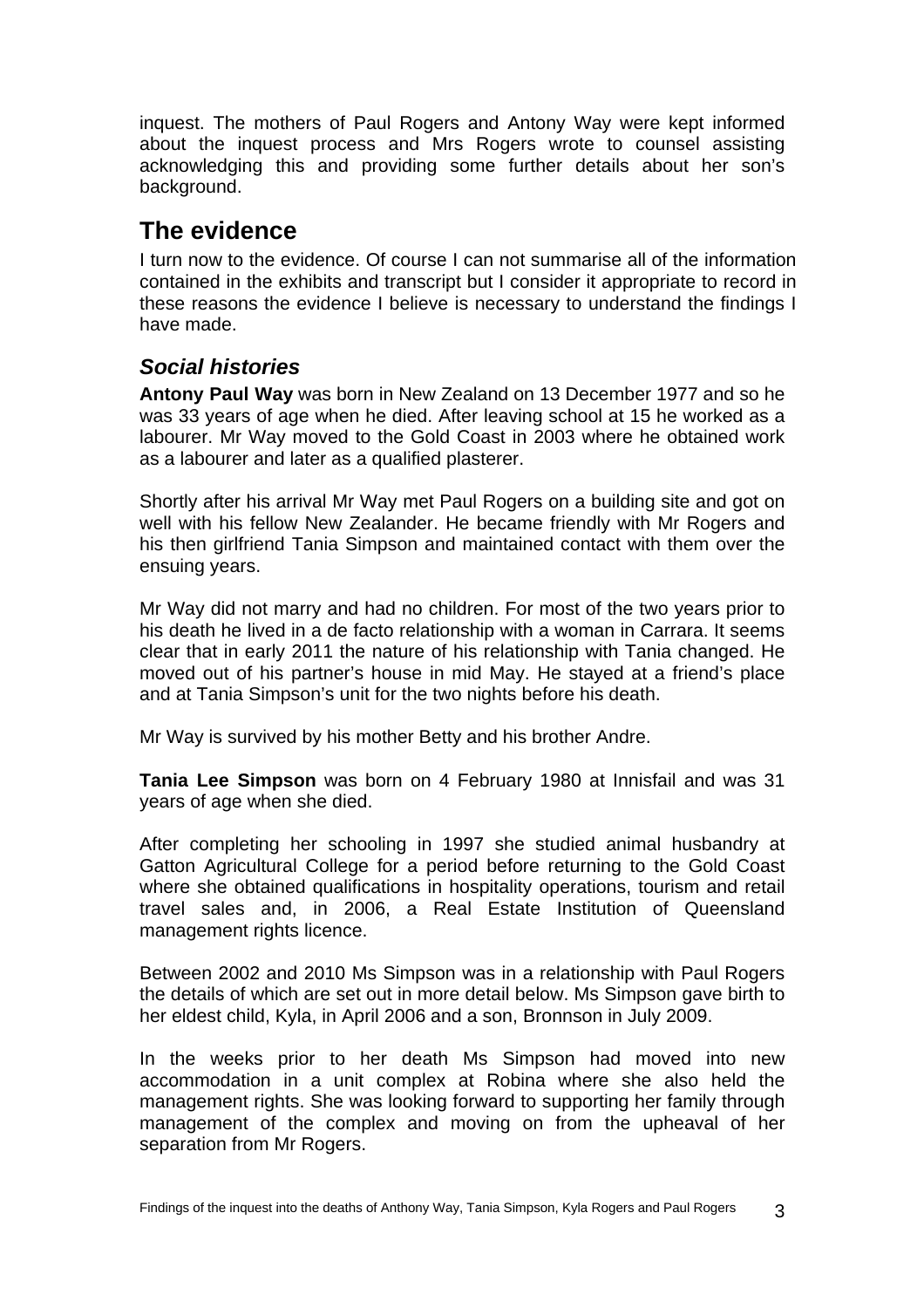<span id="page-5-0"></span>Tania Simpson is survived by her parents, her younger brother and sister and her son.

**Kyla Anne Rogers** was born on 19 April 2006 and was five years of age when she died.

Kyla was the eldest child of Tania Simpson and Paul Rogers and had commenced prep at Robina State School in the 2011 school year. Kyla was residing with Tania Simpson in the period prior to her death and was often cared for by her maternal grandparents. Her father had access to her for several hours each Saturday through an informal arrangement with Tania Simpson.

**Paul Anthony Rogers** was born on 4 January 1971 in New Zealand making him 40 years of age when he died. In the ensuing years he travelled between Australia, New Zealand and the United States playing rugby and working in a variety of jobs. In 1997 he began a relationship with a woman he had met on the Gold Coast where he settled, taking up security work. They were married in 2001. The inquest heard that Mr Rogers began relationships with two other women, including Ms Simpson, in 2002 and he was divorced in October 2003.

Mr Rogers had completed a TAFE justice program and sought to join the QPS in 2005 but was refused entry due in part to his being charged in 1997 with assault occasioning bodily harm and later committed for trial for that alleged offence. The trial did not ultimately proceed. He was listed as a suspect in two other alleged assaults arising out of his employment as a "bouncer". These matters, along with his failure to disclose a traffic offence, were fatal to his aspirations to join the police.

In 2007, Mr Rogers and Ms Simpson moved to Inverell to manage a caravan Tania's parents had then recently purchased.

When Ms Simpson separated from Mr Rogers in October 2007, he followed her to the Gold Coast where he bought a vehicle using money given to him by Tania Simpson's father as part of a property settlement between the two. In the months prior to this death Mr Rogers was living either in his car or with acquaintances.

### *Relationship between Paul Rogers and Tania Simpson*

Paul Rogers and Tania Simpson met in 2002 while both were working at the Lone Star Tavern on the Gold Coast. Mr Rogers was married, although in the process of separating from his wife, and was seeing another employee of the tavern, Amanda Rizzo, at the time.

Mr Rogers and Ms Simpson began a relationship and the two moved into a unit at Carrara together in 2004. In April 2006 they had their first child, Kyla and in January 2007 took over the lease on a caravan park at Inverell owned by Ms Simpson's parents. Mr Rogers and Ms Simpson managed the caravan park for around two and a half years.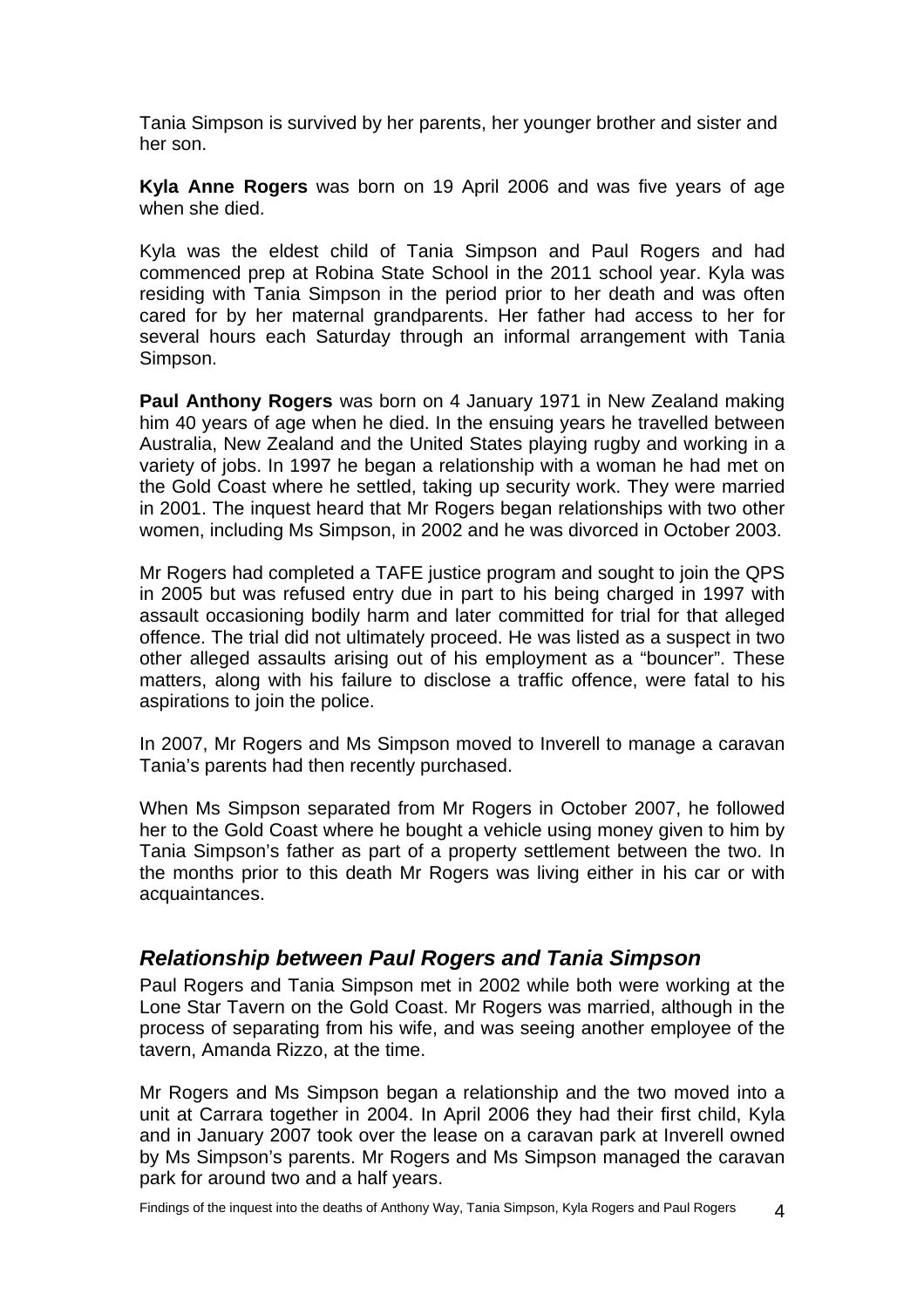<span id="page-6-0"></span>The inquest received evidence from several sources that from early on in their relationship, Mr Rogers displayed serious signs of controlling behaviour. He was noted to actively discourage Ms Simpson from socialising with friends and was very demanding of her. When they moved to Inverell he apparently failed to pull his weight in the management of the park or in caring for the children. Ms Simpson would later tell a psychologist that she felt like a "*single mother*" during this period and, in addition, ended up doing the majority of the management tasks at the park.

In early 2009 the couple travelled to the Gold Coast so Ms Simpson could have a scan relating to her pregnancy with their second child. Mr Rogers failed to attend the hospital for the scan and Ms Simpson later told her family she suspected Mr Rogers had used the trip to the Gold Coast to meet up with his former girlfriend, Amanda Rizzo. Ms Simpson later told a friend that Mr Rogers had been unfaithful to her during this period and when she had challenged him directly in relation to this she was met with a denial. Ms Simpson's suspicions continued and were confirmed when she called Ms Rizzo some months after the January trip.

Ms Rizzo gave evidence that during this phone call she told Ms Simpson that she and Mr Rogers had slept together on one occasion but that she had no interest in pursuing a relationship with him. Ms Rizzo told the court that when she resumed contact with Mr Rogers in late 2008 or early 2009 she directly asked him whether he had any children. Mr Rogers told her he did not.

Ms Simpson also became aware that Mr Rogers was using internet dating sights during 2008 and early 2009. When challenged on this Mr Rogers appears to have offered unbelievable explanations of "doing it as a joke" and wanting to prove he wasn't gay. It is unlikely Ms Simpson believed this but, as will become a theme in the events that followed, seems to have accepted the *status quo* of the relationship for the benefit of others; especially her children.

The couple's second child, Bronnson was born in July 2009. Ms Simpson later told a psychologist that in the following year Mr Rogers did not take on any child care duties and had limited involvement with the children.

### *The separation*

It was clear to Julie Simpson, Tania's mother, and some of her friends that Tania was not happy in the relationship. It is unlikely that the announcement by Tania in June 2010 that she was to marry Paul in January the following year was met with enthusiasm despite an enormous amount of goodwill from her family and wide circle of friends.

The wedding plans failed to halt the decline of the relationship. Indeed it accelerated over the following months such that by mid October Ms Simpson called the wedding off and moved, with her children, to her parents' unit on the Gold Coast leaving Mr Rogers at Inverell.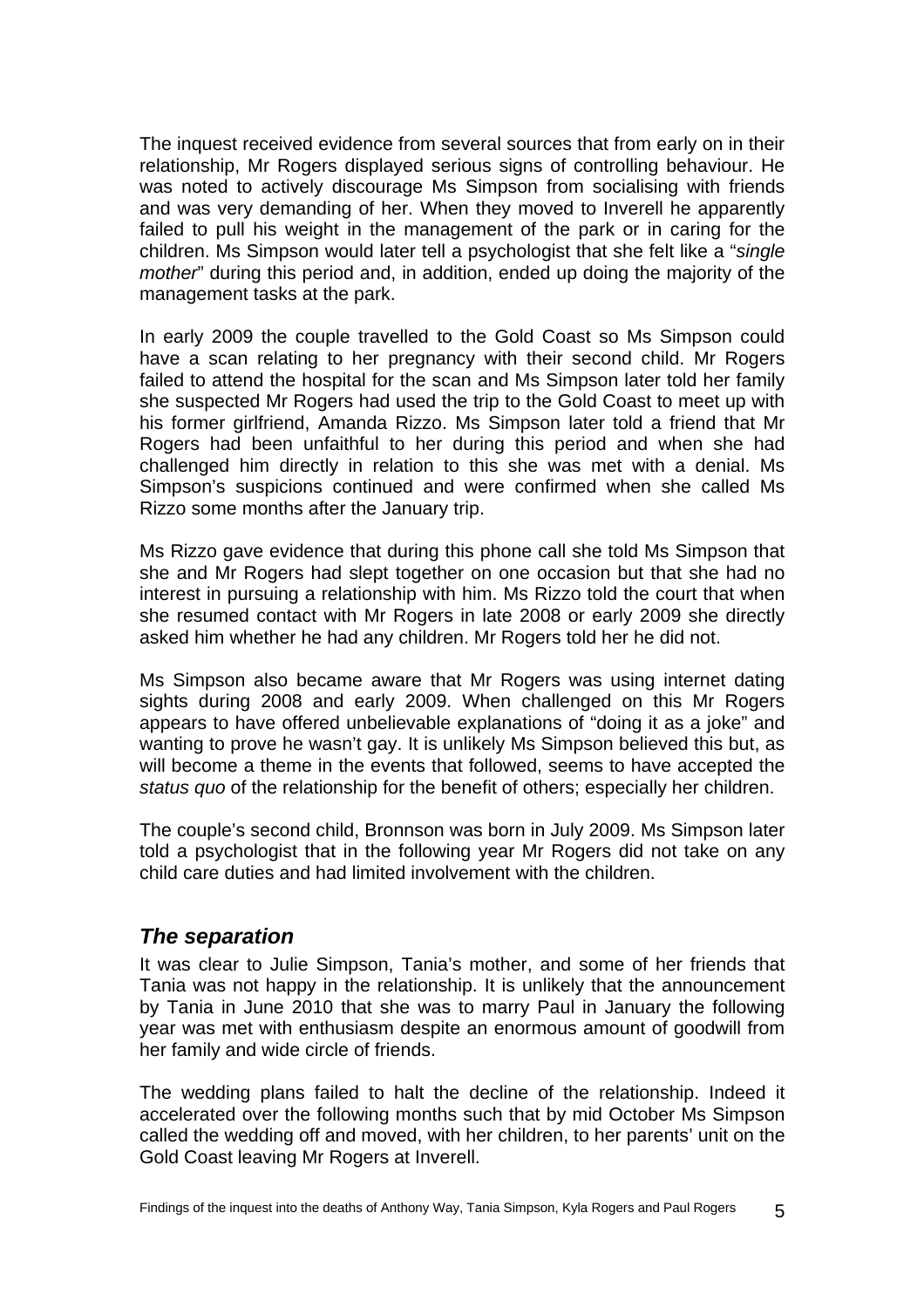<span id="page-7-0"></span>Cassandra Bargh, a childhood friend of Ms Simpson and now a NSW police officer, gave evidence at the inquest. She said that when told this news she expressed her relief to Ms Simpson that the relationship was finally over.

Mr and Mrs Simpson were travelling in north Queensland when told of the separation. They promptly returned to the Gold Coast and Mr Simpson drove to Inverell to oversee the management of the caravan park. It seems it was clear at that early stage that Mr Rogers was unlikely to adjust to the separation and was unable to manage the park alone.

### *Mr Rogers reaction to the separation*

As will become apparent, it was Mr Roger's failure to adjust to the separation that led directly to the deaths investigated by this inquest. For that reason some detail of that reaction is relevant to an understanding of the tragic events.

A few days after Mr Simpson arrived at the park, he became aware that Mr Rogers had left the front office of the caravan park without informing anyone. Some hours later Mr Simpson received a call from his daughter, Tania. She was clearly very upset and told him that she had received a text message from Mr Rogers that was obviously intended to suggest he was about to commit suicide.

After closing up for the evening Mr Simpson heard Mr Rogers return and asked him where he had been. Mr Rogers said he had been "out bush" and when asked about the text message he initially denied having made any contact with Tania. After Mr Simpson persisted, telling Mr Rogers of the phone call from his daughter, Mr Rogers' only response was to ask "*was she crying?*"

This apparent attention seeking behaviour was repeated a few days later when Julie Simpson and Tania Simpson travelled to Inverell to collect some belongings. The three members of the Simpson family stayed the night of 25 October 2010 at the caravan park. The dynamic at the time is reflected in the fact that before going to bed, Julie Simpson wedged closed the door to their residence with chairs because she thought Mr Rogers would attempt to gain entry during the night. Her concerns were well founded. Mr Rogers indeed attempted to enter in the early hours of the morning. He was ultimately allowed in. It appears that his main purpose was to manufacture a situation where Tania saw him without his shirt. This meant she would notice, as she did, cuts across his chest which Mr Rogers disclosed were the product of selfharm.

After leaving Inverell, Mr Rogers took up residence on the Gold Coast, although it was not clear to Ms Simpson exactly where. In December he visited the United States for a few weeks and then again returned to the Gold Coast. It appears that he spent the following months moving between a friend's house, Ms Rizzo's apartment, a hostel and sleeping in his car. Eventually he moved more permanently into the apartment of Ms Rizzo although this was a wholly plutonic arrangement made in circumstances where she could see he had no where else to go.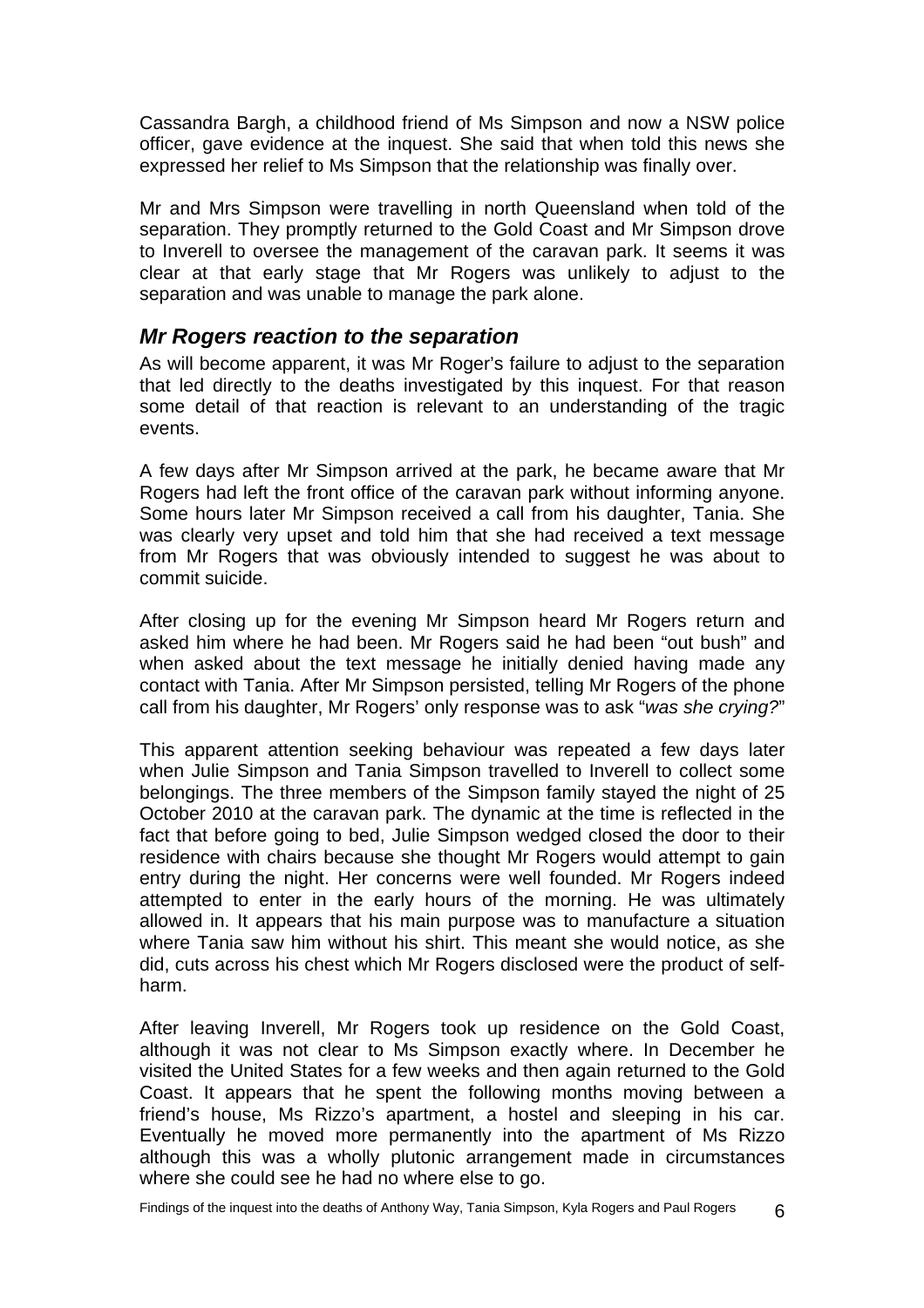Shortly after his arrival on the Gold Coast, Mr Rogers requested time with his children. No formal access arrangements were ever put in place. Ms Simpson agreed to allow Mr Rogers to see the children for several hours each Saturday. Although on its face such a short period of time of access for a father where there is no Family Court order in place might seem miserly or grudging, it will soon become apparent that the arrangement was in fact generous. Ms Simpson would become extremely stressed as each Saturday approached, to the point that she would be physically ill. Friends and family would notice her appearance and demeanour change markedly as each Saturday approached.

That is understandable, having regard to repeated incidents of disturbing behaviour on the part of Mr Rogers, including though not limited to the following:-

- Refusing to tell Ms Simpson where he was taking the children during Saturday access visits and refusing to give her contact numbers. He would often return the children late (although not excessively) during these access visits.
- Having tattooed on his chest the words "*My loves: Tania, Kyla, Bronnson"*.
- Regularly following Ms Simpson in his car in order to keep check on her movements and who she was seeing.
- Following Antony Way and loitering around the gym where he worked as a personal trainer. Mr Rogers appears to have formed a suspicion as early as December 2010 of a relationship between Mr Way and Ms Simpson.
- Sitting in his car for long periods near the residence of Ms Simpson. In many cases this was done with the purpose of joining Mr Simpson, Kyla and Bronnson when they went for a walk. Although this contact was not agreed to Mr Simpson never refused requests from Mr Rogers to join them on the walk.
- Repeatedly calling and sending text messages to Ms Simpson, often with direct pleas to resume their relationship.
- During phone calls and in their limited face to face contact, breaking down into a "*blubbering mess*" such that it would cause upset to Kyla if she was present.
- Attending Kyla's school in January 2011 (during school holidays) and carving his and Kyla's initials surrounded by a heart on a tree in the playground. He showed it to Kyla and told her she could go there if she felt sad or was missing him. He also told Ms Simpson he had done this.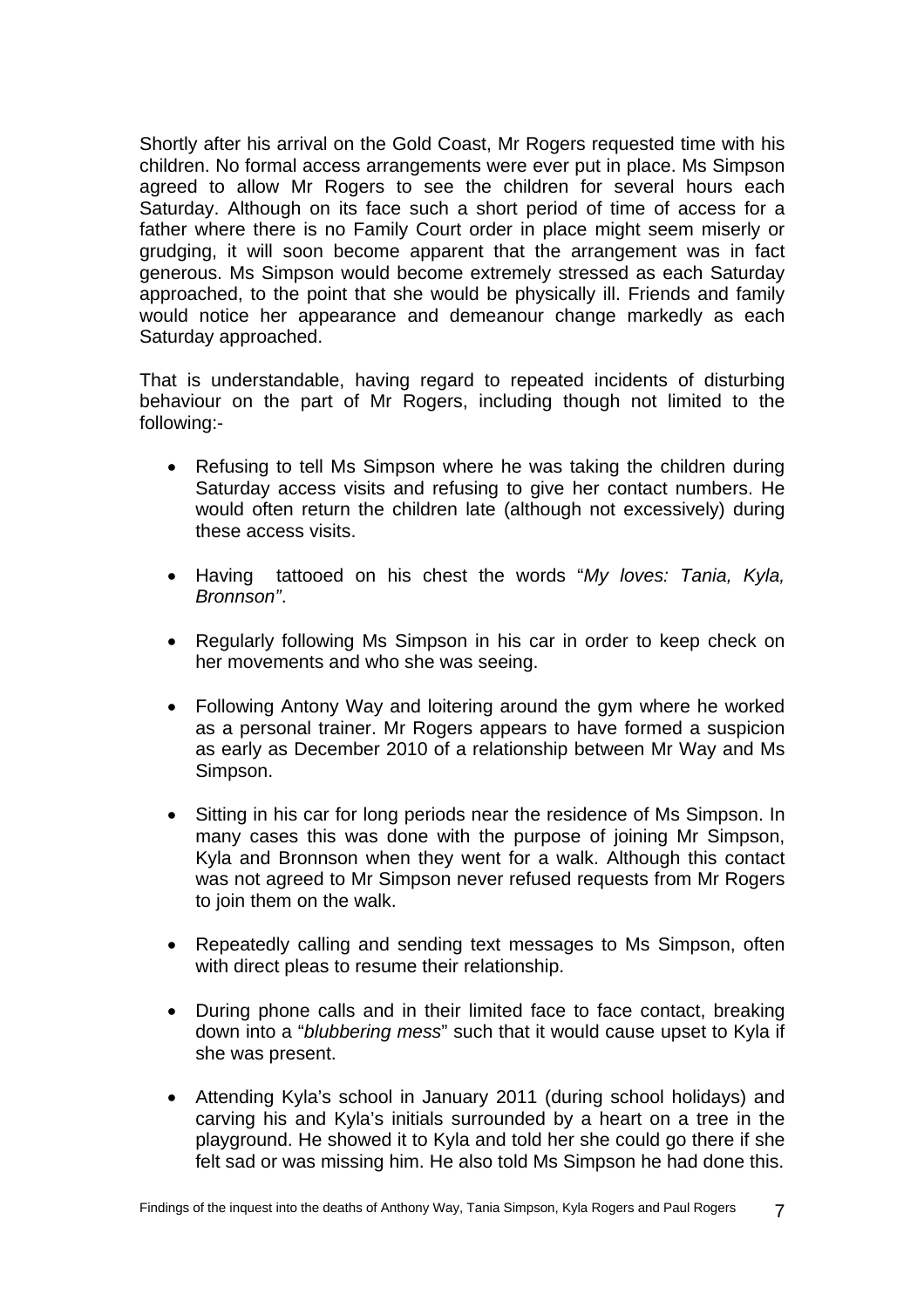- <span id="page-9-0"></span>• Persistently asking Ms Rizzo to withdraw her (truthful) statement to Ms Simpson in the telephone call referred to above, that she had slept with Mr Rogers on one occasion in 2009. On his plan, Ms Rizzo was to tell Ms Simpson she had lied about this to upset her. Ms Rizzo told the inquest that Mr Rogers was fixated on this issue, appearing to believe that it was the sole, or at least, main obstacle to the relationship reforming. Ms Rizzo refused these requests.
- Attending at her place of work and approaching her in the car park at night.
- Threatening Tania on one occasion that he would kill her and take the kids. This disclosure was made by Ms Simpson, as far as is known, only to one friend in the context of being asked why security was so important to her when searching for a new apartment.

The disclosure made by Ms Simpson in the last point above was very much the exception. She told others of her concern that Mr Rogers was not looking after the children properly rather than any fear for her safety. Indeed fears for her own safety were never raised with her immediate family, police or counsellors. The evidence heard at the inquest suggests Ms Simpson did not fear face to face contact with Mr Rogers, even alone, at any time.

### *Contact with QPS*

On 15 February 2011 Julie Simpson left the unit complex where Ms Simpson and her children were staying. She drove to Broadbeach where she and Mr Simpson had temporarily moved. It became apparent a vehicle was following her. She recognised it as the Holden Viva Station Wagon of Mr Rogers. She confronted him and demanded to know why he was following her. He denied he was and concocted a story about meeting a male friend at the set of units outside which he had parked. Julie Simpson pressed him on this claim to the point of demanding he produce the friend. Mr Rogers kept up his charade, knocking on the door of an apartment only to have a woman answer, whom, of course, he had never met. Initially claiming that this woman was his friend's wife and that his friend was not home, Mrs Simpson demanded to hear that from the woman herself. A short time later the woman emerged from her apartment and, unconvincingly, told Mrs Simpson she was the partner of Mr Roger's friend, making up a name along with answers to further questions Mrs Simpson posed. Mrs Simpson was unconvinced but did not take matters any further.

Investigators later spoke to this woman and her statement was tendered at the inquest. She says Mr Rogers pleaded with her to go along with his charade, offering her money and/or wine as reward. The only persuasive aspect of his plea came when Mr Rogers said that the woman outside was trying to stop him seeing his kids and that he would lose access to them if she did not pretend to be his friend's partner. She described Mr Rogers as desperate and so she agreed to his request.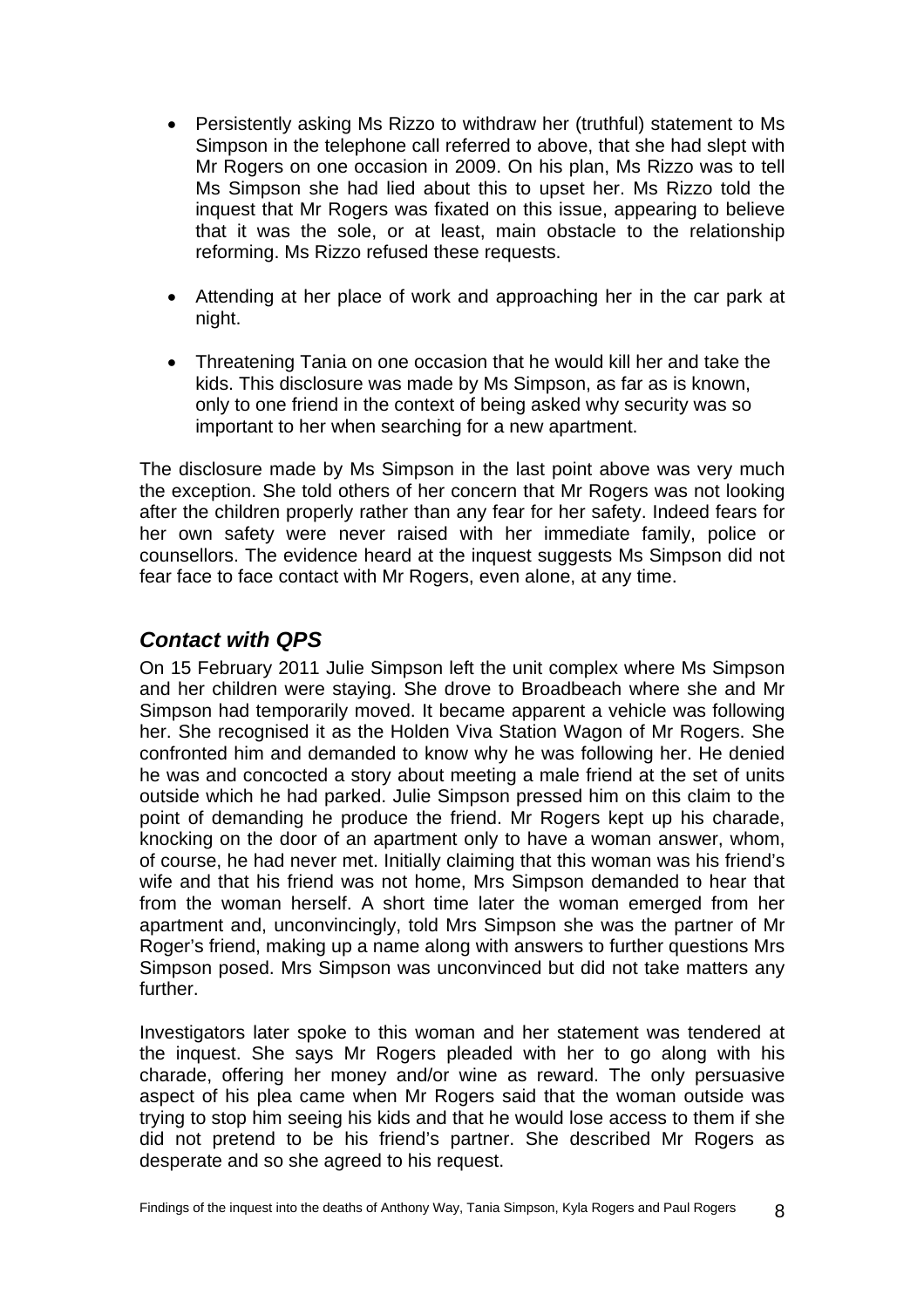Mrs Simpson reported this to her husband and daughter. It was decided that things had deteriorated to the extent that they should contact the police. The following afternoon Tania Simpson telephoned Broadbeach police and spoke to the shift supervisor, Sergeant Robert Smithson. He recorded the following note in the shift supervisor activity log following the call which lasted for 18 minutes:

*Phone call from Tania Simpson requesting advice regarding her exfiancé, Paul Anthony ROGERS 04/01/71. Rogers has been hanging around Simpson's address at Nobby Beach on the pretext of having contact with their young children. Simpson has concerns as to mental state of Rogers.* 

In his statement dated 7 July 2011, Sgt Smithson added the following:

*Tania told me their relationship had broken up or was in the process of breaking up but Rogers was still trying to resolve things. She was concerned regarding the mental state of Rogers. I seem to recall that Tania spoke more about her mother having more concerns than Tania did herself. Tania did not express concerns for her own safety, she was more worried about Rogers just 'hanging around' and trying to get the relationship back on track.* 

At the inquest Sgt Smithson could not recall whether he had been told about the events involving Mr Rogers and Julie Simpson the day before although such a conversation would be consistent with the extract from his statement set out above. He told the inquest that he would have taken Ms Simpson through the legislative definition of "domestic violence" and given her advice on the options for obtaining a Domestic Violence Order if the relevant criteria were satisfied. He obtained Ms Simpson's permission to call Paul Rogers.

Mr Rogers returned a message left for him by Sgt Smithson within 6 minutes. The officer gave this account of the conversation:

*I spoke with him for about 5 minutes. I told him that I had been contacted by Tania and asked him for his version of events. He told me that he just wanted to have contact with his children. I told him that the way he was conducting himself was causing some concern to Tania and Tania's mother. I recall that he did not have much complimentary to say about Tania's mother.* 

*During the conversation I had with Rogers he sounds quite normal and reasonable. I explained to him that if he wanted to have contact with his children and it could not be sorted out between the two parties, then he would have to go through the court process. I said that by just following Tania around while living in his car was probably not the right way of doing things. He told me that it was definitely not his intention to cause grief to Tania or her mother, he simply wanted to spend some time with his children. Rogers thanked me for the opportunity of listening to his version of events.*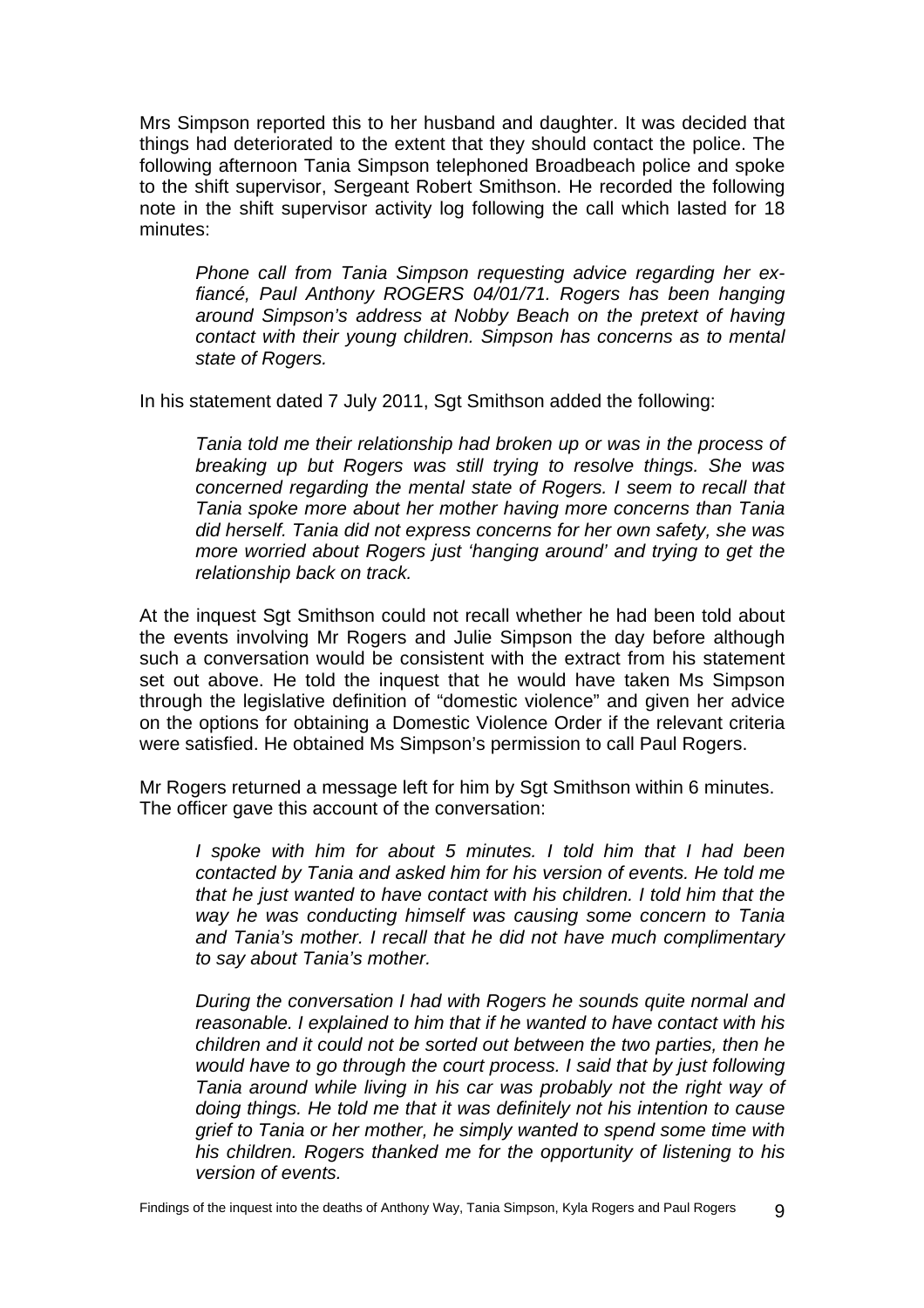<span id="page-11-0"></span>It is apparent Mr Rogers was an accomplished manipulator of people and it seems he persuaded the officer he was a harmless father simply concerned about his children – a position the officer clearly had sympathy for – when the truth was quite different.

Sgt Smithson then left a message for Tania Simpson confirming the details of his conversation with Mr Rogers.

Mr Rogers told Ms Rizzo of his conduct on 15 February 2011 and she advised him to apologise immediately to the Simpson family. There was an apology of sorts, but one coupled with another concocted story to the effect that he was just keeping an eye on Julie Simpson while John Simpson was away. Mr Simpson, who had tolerated Mr Rogers for years despite a personal dislike of him, told the inquest that this incident caused him to make it clear in strong terms to Mr Rogers that he didn't believe a word Mr Rogers said.

It appears that Mr Rogers genuinely feared that the incident involving Julie Simpson would result in access to his children being cut off although this did not happen. There is evidence from a number of sources that, in the following weeks, Mr Rogers' behaviour improved somewhat. He obtained part time employment (eventually working two jobs) and his health, which had noticeably deteriorated began to improve. The frequency of his text messaging and stalking type behaviour diminished.

Notwithstanding, Julie Simpson told investigators that she understood Tania to have attended Broadbeach Police Station a few weeks after her call with Sgt Smithson to again speak to police. She was not aware of any further details about this visit but her understanding is corroborated to an extent by the location of domestic violence advice brochures found in Tania's apartment after her death. Each was stamped "*Broadbeach Police Station*". Inquiries with staff at the station have failed to indentify any officer who had contact with Tania and it is quite possible that she simply collected the material from the public area of the police station.

### *Contact with other agencies*

In mid March 2011 Ms Simpson made an appointment with a psychologist as she was concerned with the anxiety exhibited by Kyla, particularly at school. That psychologist, Wendy Gollan, told the court she first saw Ms Simpson alone, as was her practice in matters relating to children, on 23 March 2011. She again saw Ms Simpson together with Kyla on 31 March 2011.

Ms Gollan took a history of the relationship between Ms Simpson and Mr Rogers. She was concerned about the behaviour of Mr Rogers as it was described to her by Ms Simpson. In particular she was worried about the apparent stalking, the incident in which Mr Rogers had carved his and Kyla's initials into a tree at her school, and his refusal to tell Tania where he was taking the children or making himself contactable when he had access. There is no suggestion of Ms Simpson overplaying the seriousness of Mr Rogers'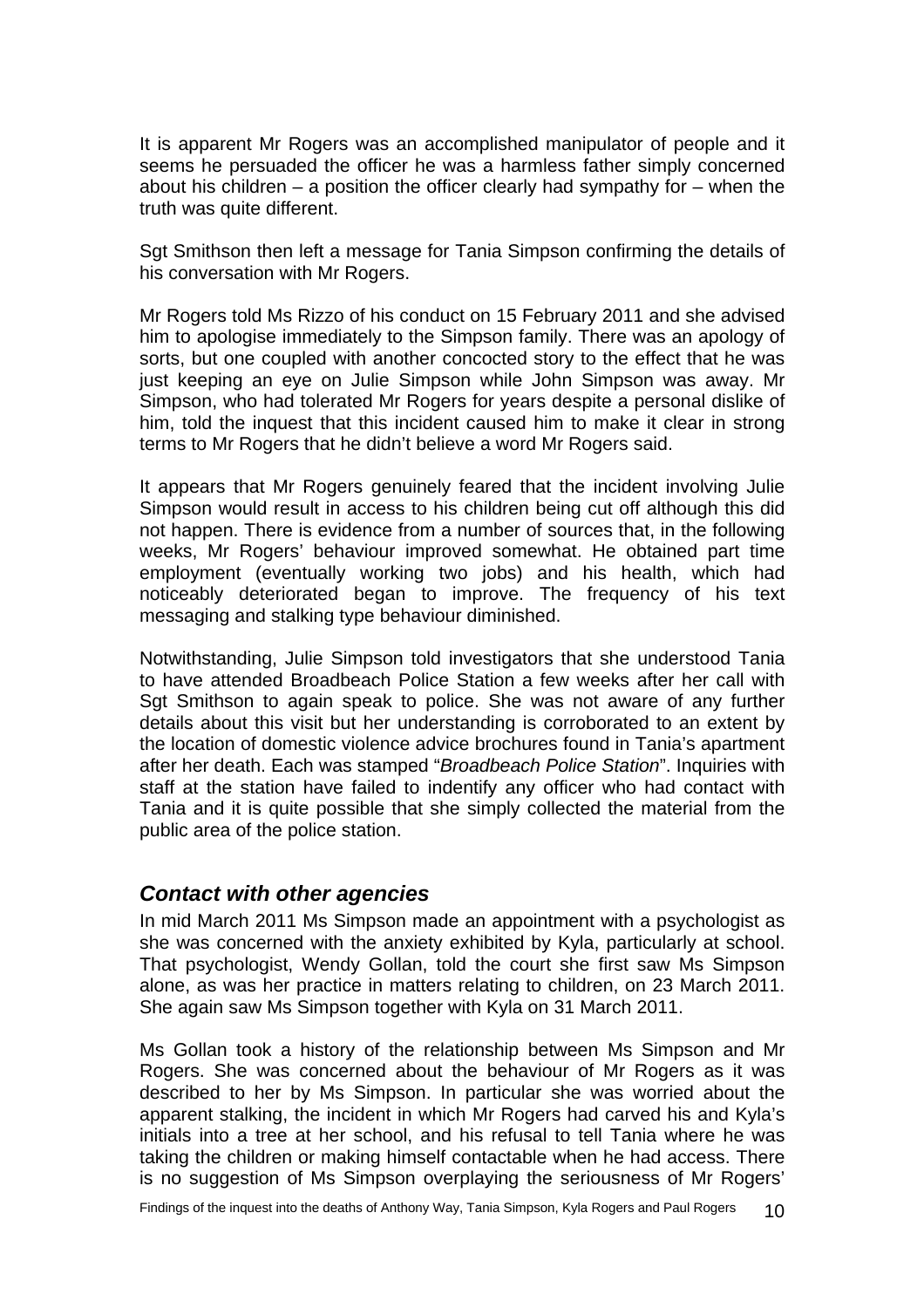behaviour; quite the opposite, Ms Gollan was in fact concerned about the lack of alarm Ms Simpson was exhibiting.

Ms Gollan told investigators:

*I told her these behaviours were not normal, in fact they were bizarre and indicated that Paul was capable of irrational actions. I suggested that by letting the children go with him without any information about their whereabouts was placing them at considerable risk. I advised her that she needed to go through mediation to get a Parenting Plan in place so that Paul was then not legally permitted to take the children away.*

Ms Gollan provided details of an agency that could assist with preparing a parenting plan. It was clear to her after meeting Kyla that her anxiety was directly related to the unsettled circumstances of the relationship between Kyla's parents. Ms Gollan organised for a follow up appointment which was not kept by Ms Simpson. Ms Gollan told the court that she understood there to be no history of physical violence in the relationship and that Tania had been in contact with police in relation to the stalking. She says that Ms Simpson did not express any fear for her own safety during the consultations.

On 7 April 2011 Tania attended Relationships Australia with a view to instigating formalised mediation between her and Mr Rogers in relation to access to the children. This process is a pre-requisite to the making of an application in the Family Court for order relating to the children. Ms Simpson was seen by an experienced relationships counsellor, Libby Taylor, for an intake assessment.

Ms Taylor gave evidence explaining that one part of the intake process is a risk assessment. Ms Simpson was asked "*Are you intimidated by the other party? How?*" In her notes of the response to that question Ms Taylor wrote:

*Now – Paul following Tania, Tania's mum. Tania discussed with police – they have spoken with him.* 

Ms Taylor did not, though, gain the impression that Tania held any fears for her personal safety or those of her children. Ms Taylor assessed the couple as being suitable for mediation. Ms Simpson was quite content for any mediation session to be conducted face to face.

As per the usual procedure a letter was sent to Mr Rogers inviting him to make contact with Relationships Australia. When no reply was received a second and final letter was sent. Mr Rogers did not make any contact with the service and this entitled Ms Simpson to a certificate issued pursuant to the *Family Law Act* noting that the mediation session had not taken place by virtue only of Mr Rogers' failure to engage. This certificate was issued on 9 May 2011.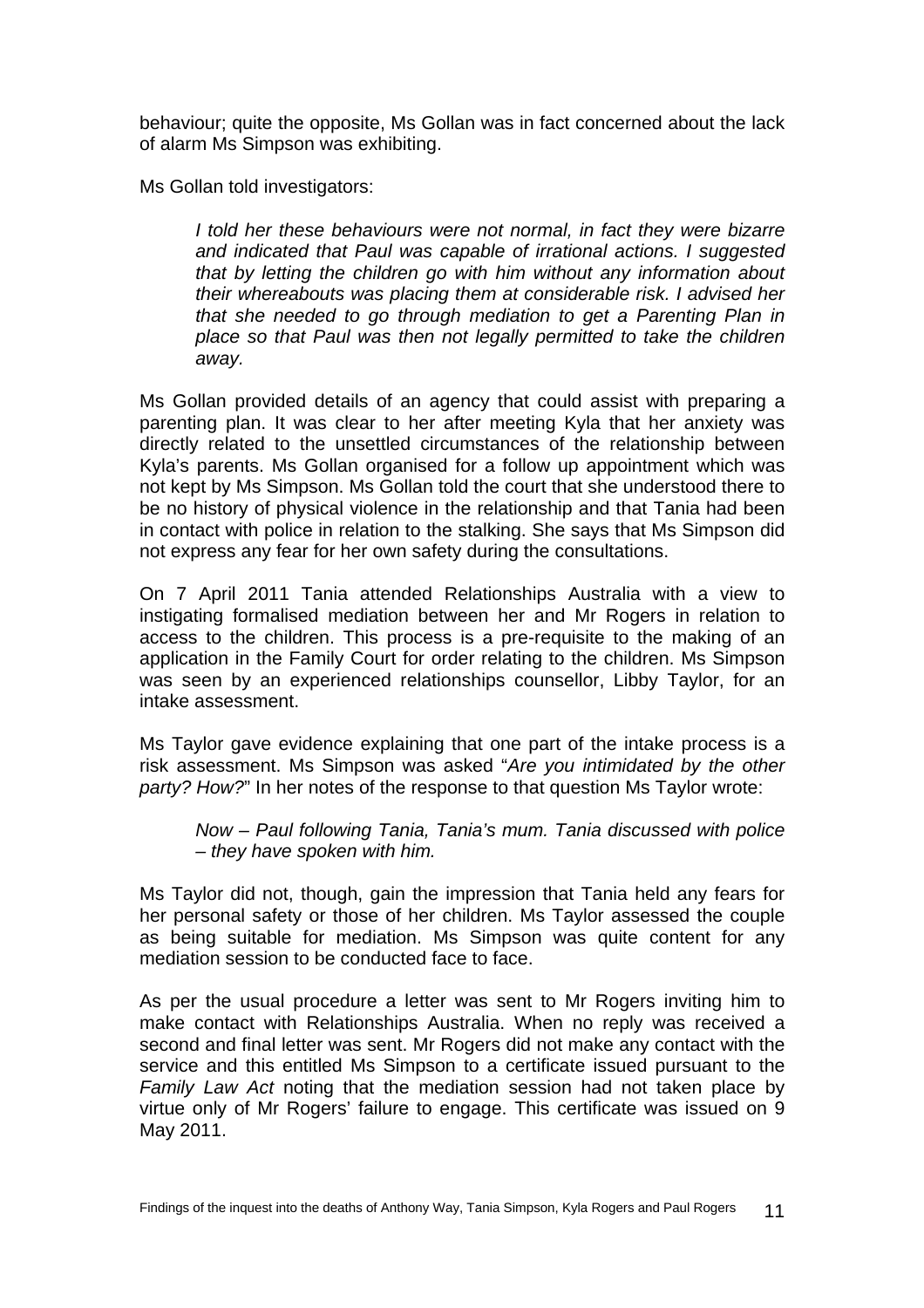<span id="page-13-0"></span>Ms Taylor told the inquest that although she was concerned by some of the behaviour of Mr Rogers described to her, she was satisfied Ms Simpson was taking a pro-active approach to addressing her own situation. In particular, she was comforted by the fact Ms Simpson had seen a psychologist for Kyla, had been in contact with police about Mr Rogers' stalking and was now seeking to engage in mediation.

### *Events immediately prior to the deaths*

In April 2011, Ms Simpson purchased a unit in and the management rights to the "Arbour Lane" complex at Robina. She moved in about 3 May 2011. Ms Simpson is reported to have told several witnesses that she was comforted by the security offered to her at this complex.

Ominously, records found after his death indicate that on 14 April 2011 Mr Rogers purchased a set of binoculars.

Ms Rizzo told the court that, after a period around March when Mr Rogers' mental state appeared to improve, it again deteriorated in the weeks leading to his death. Ms Rizzo left the Gold Coast on 10 May 2011 to travel to Cairns with her family. She was aware that Mr Rogers was again conducting surveillance on Ms Simpson and Mr Way in a bid to "prove" they were having a relationship despite Mr Way's denials. Ms Rizzo encouraged him to move on from the relationship with Ms Simpson and stop this kind of behaviour but it seems he took little notice.

On 8 and 9 May 2011 Mr Rogers rented vehicles from Gold Coast Family Car Rentals. Also on 8 May he hired another vehicle, a white Proton sedan from Kanga Car & Moped Hire ("Kanga") until 12 May 2011. As he had a perfectly serviceable vehicle, it may be presumed he did this so that Tania and her family and/or Mr Way would not recognise him in another car if he was following them

On returning the vehicle Mr Rogers was told that Kanga staff had received a call from a person concerned that the vehicle had been left parked for an extended period in one spot and may be stolen. This appeared to alarm Mr Rogers who wanted to know if any of his personal details had been given out.

On 11 May 2011 Tania Simpson reported to police that a glass entry door to the unit complex had been smashed and levered open allowing access to an underground secure garage. The remote security garage electronic box was opened and some of the internal wiring was ripped out rendering it inoperable. Mr Simpson told the inquest that he arranged for the box to be repaired the following day. No fingerprints were found and no person ever identified as being responsible. At the inquest, the investigating officer, Detective James told the inquest that she suspected this offence had been committed by Mr Rogers. His motive for doing so would have been to familiarise himself with methods of accessing the complex and, in particular, the door to Ms Simpson's apartment. He also possibly hoped the garage door would not be repaired so quickly, allowing him a further entry point.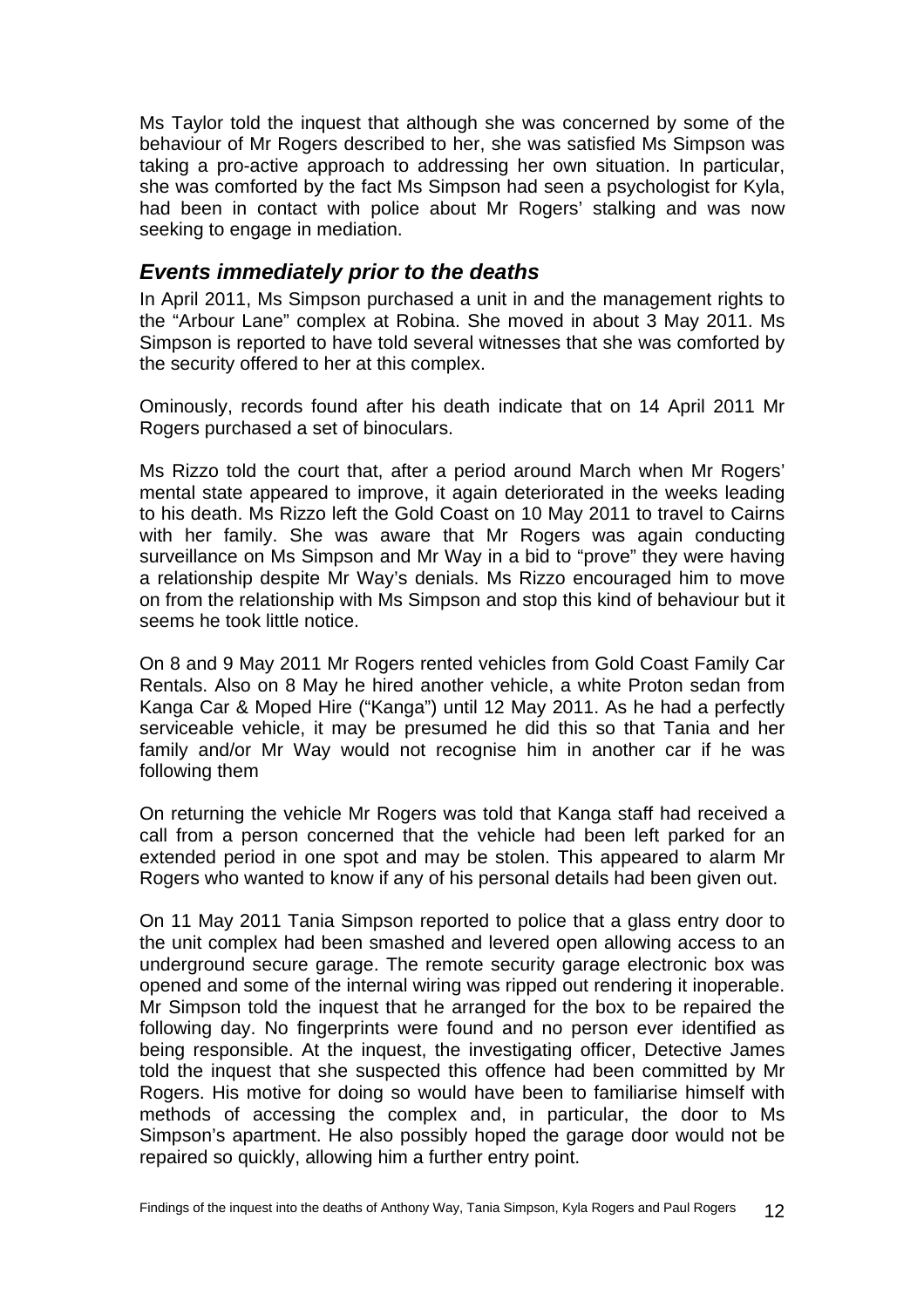<span id="page-14-0"></span>Ironically, on the same day, Ms Rizzo sent Mr Rogers a text message saying among other things; "No stalking." She explained she did this because she was concerned that Mr Rogers was obsessing about the possibility of Ms Simpson and Mr Way being romantically involved.

On 12 May 2011 Mr Rogers telephoned Ms Rizzo to triumphantly proclaim that he had finally "proven" that Ms Simpson and Mr Way were seeing each other. He told Ms Rizzo he had observed Mr Way come and go from Ms Simpson's flat. Ms Rizzo told the court that there was no discussion about what he intended to do now he had this information

Also on 14 May he rang the mother of Mr Way's former partner and pretended to be a friend of her daughter's in an effort to obtain her contact details, presumably to check on Mr Way's whereabouts.

## *The killing of Antony Way and Tania Rogers*

All of the people who witnessed or might have witnessed events within the apartment of Ms Simpson on the evening of 14 May 2011 are now deceased. At the inquest the investigating officer posited a likely scenario of events which is supported by the extensive forensic evidence and I accept is likely to be correct.

Detective James told the inquest that Mr Rogers, as on previous days, likely took up a position to conduct surveillance on Ms Simpson's unit complex. His intentions were already well formed though because he had earlier removed a hose from the washing machine at Ms Rizzo's residence and packed this into the car along with towels, a knife and gaffer tape. Shortly after 9:30pm Mr Rogers would have seen Mr Way's car enter the complex. After waiting for another car to enter or exit the secure car park he was able to enter the car park.

The car park is blocked from the internal stairway by a door that only requires a key in order to access the car park from the stairwell, but not the other way. Perhaps to keep his options open, Mr Rogers disabled the locking mechanism on the internal door with gaffer tape (although he did not ultimately return via this door). He was then able to make his way freely to the front door of Ms Simpson's apartment. Examination of the door by showed no signs of forced entry meaning Mr Rogers was able to talk his way in or that the door had not been locked after Mr Way entered a short time earlier.

It seems likely Mr Way was attacked first and without warning. He was found lying partly inside the bathroom that entrance to which is immediately outside Kyla's room. He was still wearing all the clothes he had entered in and had only dropped a day pack inside the front entrance way.

No significant defensive injuries were observed at autopsy and he likely fell to the ground at the spot he had been stabbed. Mr Way was stabbed five times with two of the wounds being fatal wounds. All were to the right side of the torso. It is likely that only one or two of these wounds were inflicted in the initial assault.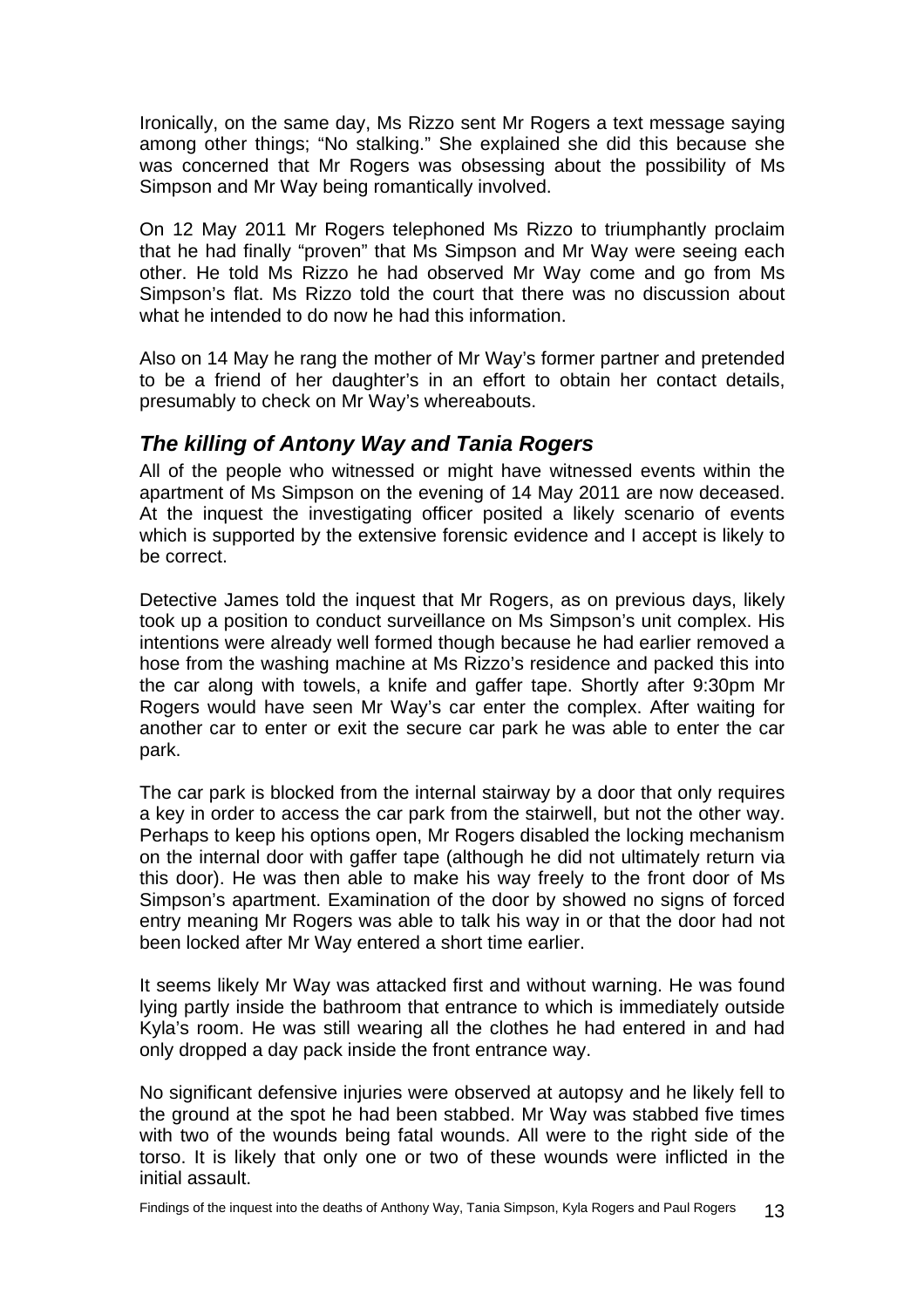<span id="page-15-0"></span>Blood from Mr Way was found on the arch of Tania Simpson's foot indicating she was near-by when Mr Way was killed.

It is likely that Ms Simpson ran from this point to the kitchen and attempted to grab her mobile phone and car keys. The phone was still attached to a recharger and forensic analysis of the power socket shows that considerable force was used to remove it from the wall.

The forensic evidence supports the contention of Detective James that Ms Simpson was then attacked from behind and that Mr Rogers initially attempted to cut her throat. Two cuts to the throat observed at autopsy were not considered to be fatal wounds. As she continued to try and get away from him, blood from those wounds has spurted along the kitchen bench. In a frenzied attack Mr Rogers then stabbed Ms Simpson multiple times. Including the cuts to the throat and a number of self defence wounds, she was reported to have 31 injuries inflicted by a bladed weapon.

It is likely that Mr Rogers then returned to the body of Mr Way and stabbed him a further three or four times. It would have been necessary for Mr Rogers to walk over the body in order to gain access to Kyla's bedroom. Analysis of blood staining patters on a pillow found nearby indicated that it had been on top of Mr Way at one point after the initial attack but was later moved. Another pillow remained on top of Mr Way.

Blood staining on the doona of Kyla's bed is consistent with Mr Rogers having pulled it back before he scooped up Kyla.

Between 9:30pm and 10:00pm the residents of a unit on the floor above Tania's heard screams and a woman pleading: "*No, no, no, please no."* which likely corresponded with Ms Simpson's reaction to the stabbing of Mr Way. Two of them went out of their doorway and looked down the stairwell. They saw and heard nothing. A few minutes later they again looked out and on this occasion they heard a door from the unit below open, and saw a man carrying a young child emerge. One of those observers recognised the other man as the father of Tania's children. He was heard to say words to the effect, "*You can come and stay with daddy tonight*." Another of the observers recalled hearing the man say "*Shhh, Daddy is here*". Police also received an eye witness account of a male driving away in a white or light four door vehicle. None of these witnesses made contact with police that evening.

### *Discovery of the deaths*

John Simpson arrived at his daughter's unit complex around 8:00am the following day, Monday 16 May 2011, to help her with cleaning and maintenance of the complex. After attending to some of this he buzzwed Tania's apartment and received no reply. He had seen a car he knew belonged to Mr Way in the car park. He made several attempts to telephone his daughter before eventually using his key to enter. He discovered the body of Mr Way in the hallway and, understandably shaken, did not notice the body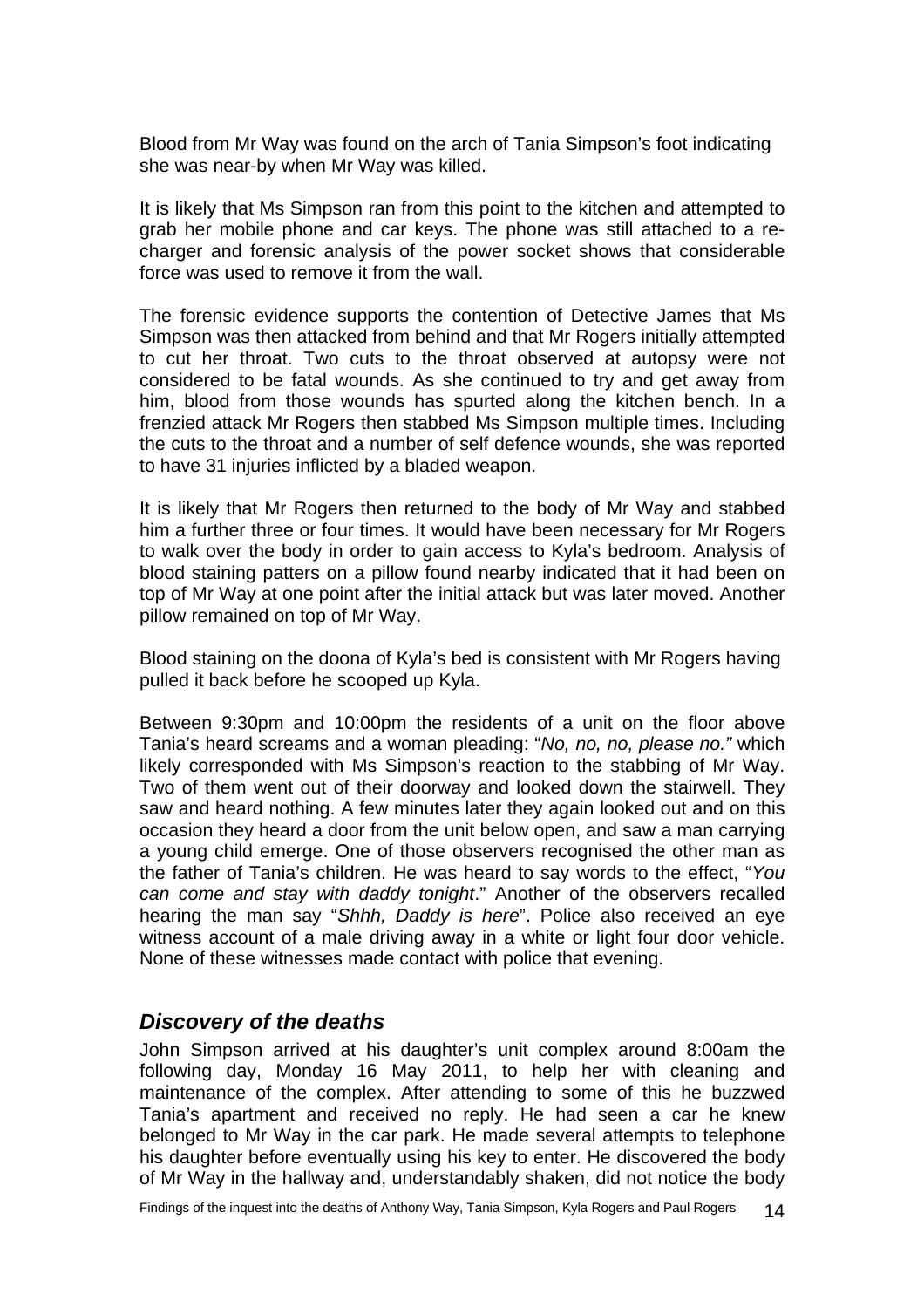<span id="page-16-0"></span>of Ms Simpson as he returned to the front door. At 8:16am he telephoned Broadbeach police communications to report the death and to tell them both his daughter and grand daughter were missing.

Senior Constable Paul White was the first officer on the scene. He arrived at 8:23am and conducted a video taped inspection of the apartment. He found the body of Ms Simpson and relayed this information to his supervisors. Senior police and CIB investigators arrived at the scene between 8:49am and 9:20am. A detailed forensic examination of the scene commenced. A statement was taken from Mr Simpson who immediately nominated Paul Rogers as the likely suspect. Investigators set about confirming details of the deceased, of the known and possible missing and of all vehicles that might be relevant to locating them.

## *The search*

At 9:00am a broadcast was issued to all police in the Gold Coast and Coomera districts to be on the lookout for Mr Rogers and Kyla in Mr Roger's Silver Holden Viva wagon.

A similar message was broadcast via the NSW police radio communications system at 9:28am in the form of a "Keep a lookout for" or "KLO4" broadcast. This message included the further information that Mr Rogers may be armed and that grave concerns were held for the welfare of Kyla Rogers.

The inquest heard from NSW Police Inspector William McKenna that on 16 May 2011 he was the Duty Officer for the Richmond Local Area Command, an area that covers a large portion of north-east NSW and includes the towns of Ballina, Lismore Kyogle and Casino amongst many others.

He told the inquest that further details from Queensland police indicated Mr Rogers may be in the Kyogle or Casino areas. He travelled to Casino with a colleague where he met up with another officer he had stationed to watch passing traffic on the main thoroughfare.

A further KLO4 broadcast was issued at 10:39am informing police that a mobile telephone "triangulation" had been conducted and Mr Roger's phone had been detected in the Kyogle and Casino areas.

At 12:05pm and again at 12:08pm a radio broadcast was received giving precise details of the purported location of Mr Rogers' mobile phone. The grid co-ordinates obtained allowed the location to be confined to Shepherd's Lane, a single dead end road, approximately 10 kilometres north of Casino.

At the same time Inspector McKenna had two further pieces of information conveyed to him, namely:

• That the mobile telephone had not moved since 9:30am (although at the inquest Inspector McKenna noted that even this information was open to doubt as the phone kept receiving signals from different towers through the course of the day); and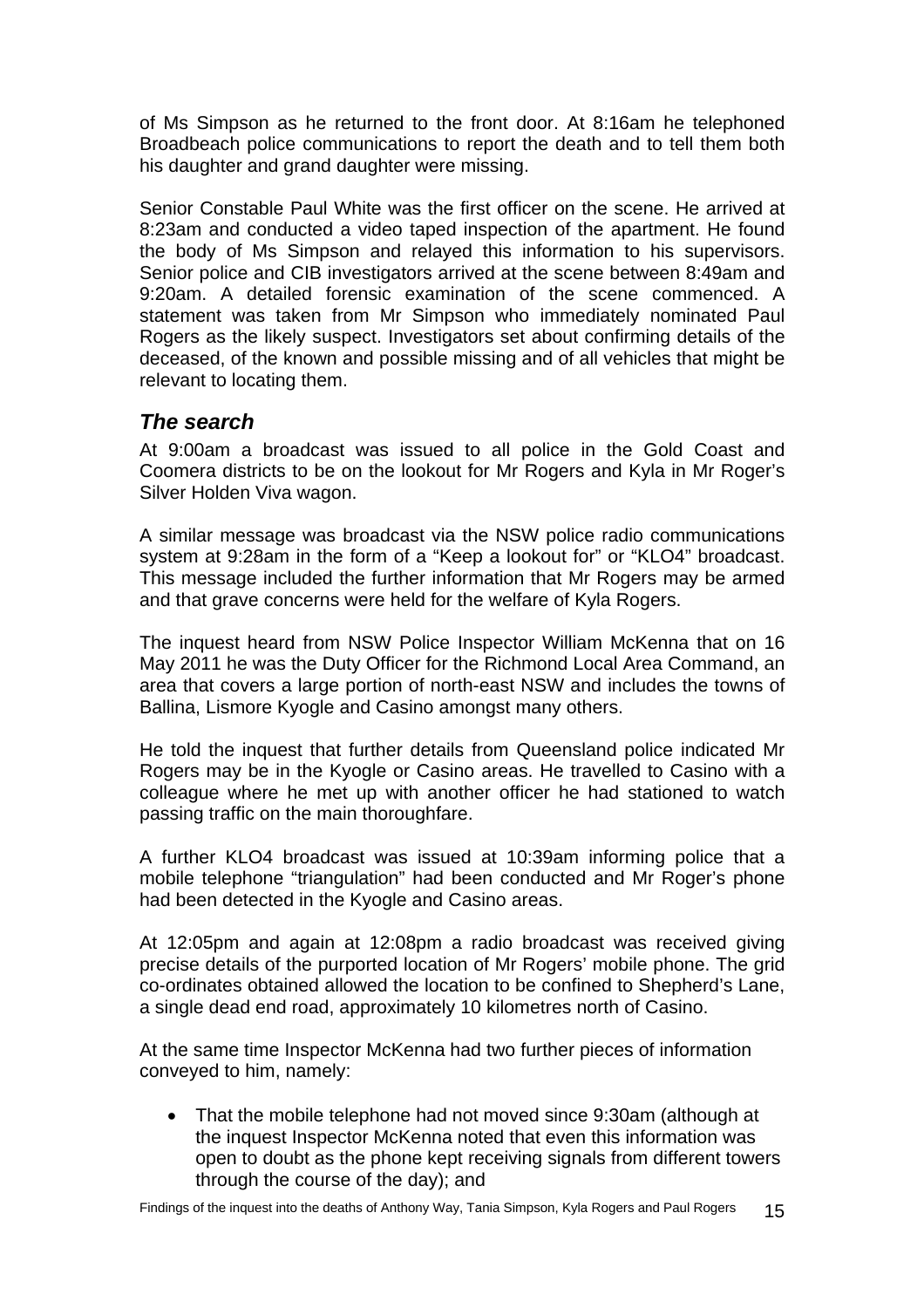• That Mr Rogers could possibly be driving a white Toyota utility vehicle.

Inspector McKenna travelled to a location near Shepherd's Land and coordinated a large contingent of police with the aim of identifying whether Mr Rogers and/or Kyla were in the area. If Mr Rogers was found it was the Inspector's intention to contain him in the area while seeking assistance from the State Protection Support Unit (SPSU). At this time police negotiators in Queensland and NSW had already been briefed.

A white utility was located and placed under surveillance. After an hour or so it was established the utility was not carrying Mr Rogers.

Just before 2pm Inspector McKenna spoke to the Duty Operations Inspector. who told him the coordinates supplied earlier were mistaken, relating as they did, to the location of a possible tower rather than the location of Mr Rogers' phone. The most accurate triangulation information available could only narrow the possible location of Mr Rogers' phone to an area with a radius of more than 50km around Casino.

Inspector McKenna instructed all police to stand down and return to Casino police station. At 2:51pm he debriefed all personnel at the station. Officers were instructed to continue an active look out for the subject vehicle. Inspector McKenna then sought an update on considerations by Queensland police on whether to call the phone of Mr Rogers. Consideration of this had been put off while the situation in Shepherd's lane was being investigated. It was agreed the mobile phone of Mr Rogers should be called and a surrender plan was devised to discuss with him should the call be successful. Two calls to the phone went to a message service.

Inspector McKenna returned to his station at Lismore where he examined the call charge record that had recently been obtained for Mr Rogers' phone. That showed there had been no activity since at least 7:05am. Queensland police had by this time added two further vehicles to the list of vehicles of interest, namely Ms Simpson's black Ford Mondeo and her former vehicle, a black Ford Territory. Further attempts at triangulation through the afternoon had failed to narrow the search area. Inspector McKenna finished his shift at 5:30pm leaving instructions to be called should vehicles or persons of interest be located.

At 3:33pm Queensland Police issued a Child Abduction Alert resulting in the broadcast of identifying particulars of Paul and Kyla Rogers and the Holden station wagon that Mr Rogers was suspected of driving. Child Abduction Alerts result in the broadcast of this information via electronic motorway signs, radio and television broadcasts, email and social media. Consideration had been given to issuing such an alert on at least two occasions on the morning after the bodies of Ms Simpson and Mr Way had been discovered but senior police had determined they did not have the reliable information that guidelines on the issuing of these alerts require. Subsequently, it appears that further consideration was delayed while the events at Shepherd's Lane played out the prospect of imminent negotiations with Mr Rogers were very real.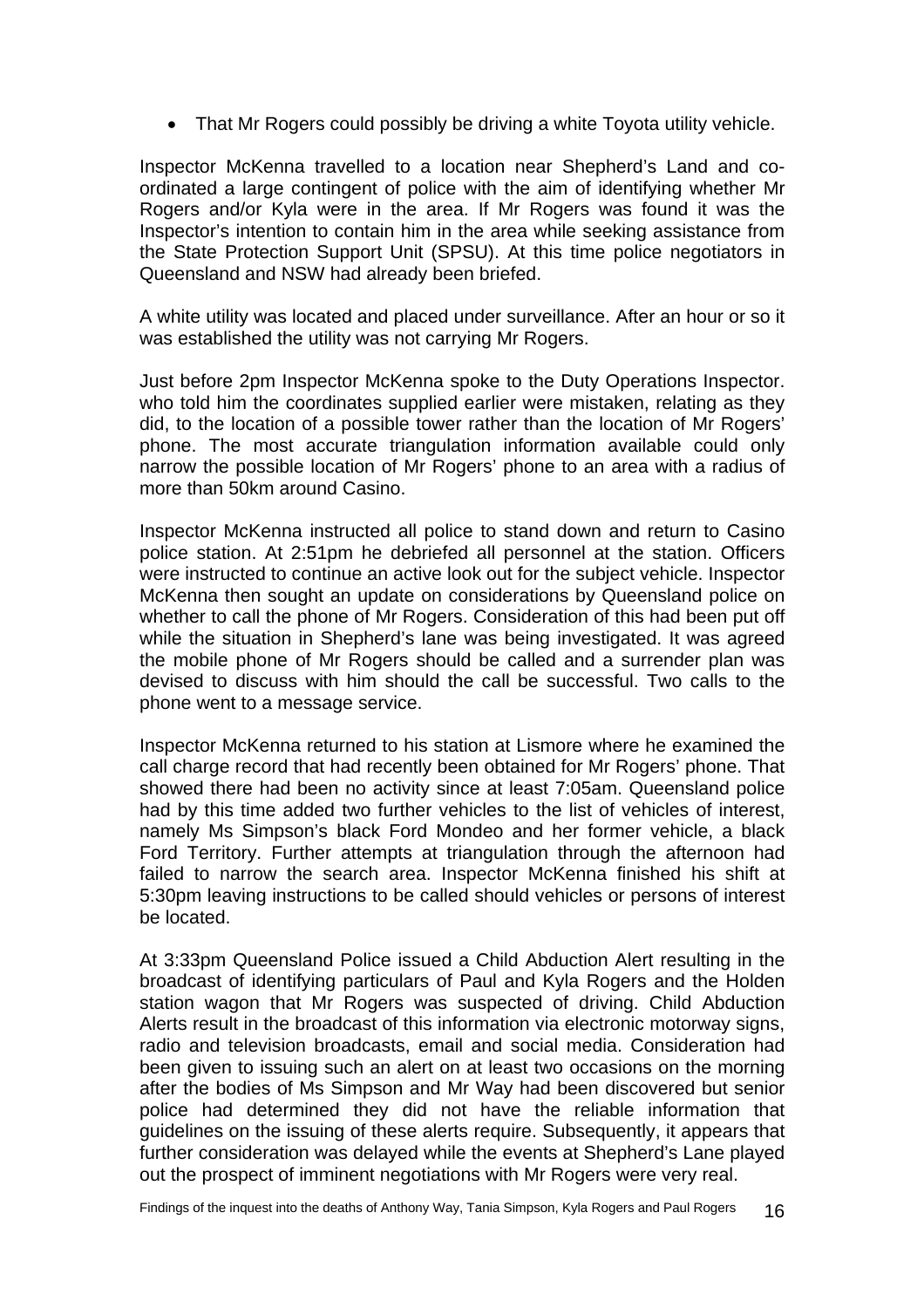# <span id="page-18-0"></span>*Rogers and Kyla are found*

At 5:00pm on 16 May, a school bus driver was returning home after the afternoon run was driving along the Bruxner Highway when he saw a silver station wagon parked in bushland just to the south of the roadway about 15km west of Casino near an area know as Piora Bridge. At the time he thought nothing of it. Later, when he saw an item on the 6:00pm television news, the significance of what he had seen became apparent and he contacted NSW police who sent a crew to the scene. $1$ 

On arrival, those officers positively identified the vehicle as that of Mr Rogers, but, unable to see inside and with the warnings about Mr Rogers possibly being armed, they advised police communications and stood back and waited for support.

At 7:45pm Inspector McKenna was contacted at home and travelled to the scene. He arrived at 9:22pm and decided to approach the vehicle as there had been no sign of movement since police arrived. As he walked towards the vehicle he observed tyre tracks suggesting the vehicle had performed a three point turn and then reversed into a disused bush driveway that leads to a boundary fence. He shone his torch into the vehicle and saw a male we now know was Mr Rogers lying in a reclined position in the driver's seat with a large amount of grey coloured tape wrapped around the lower part of his head. He then saw Kyla Rogers lying on the right hand side of the man's chest and torso. The doors were locked and he instructed an officer to gain entry using an axe. That officer then checked for any vital signs. It was immediately clear that both people were deceased and had been so for many hours.

# **The investigation findings**

l

Analysis of CCTV footage from the Tugan bypass tunnel showed the Holden Viva station wagon driven by Mr Rogers passing through at 10:27pm. This is the last positive sighting of the vehicle or of either of the occupants prior to their deaths.

Analysis of Mr Rogers' mobile telephone records show that he telephoned his mother in New Zealand three minutes after passing through the Tugan bypass tunnel. This call went through to an answering service (being the early ours of the following morning in New Zealand). Nothing discernable could be heard on the message. At 3:16am a call was made to the NSW emergency number "112". An audio tape of this call was tendered at the inquest but does not contain any audible words. This call went via a cell tower at Parrot's Nest in NSW. If Mr Rogers had driven uninterrupted to his final destination he would have arrived prior to this call being made. I consider that was the likely scenario.

<span id="page-18-1"></span> $1$  NSW Police later received another credible eye witness account from a motorist on the Bruxner Highway, after the bodies had been located, that he had seen the silver station wagon in the same location at 7:30am on 16 May 2011. This is the earliest sighting of it in that location.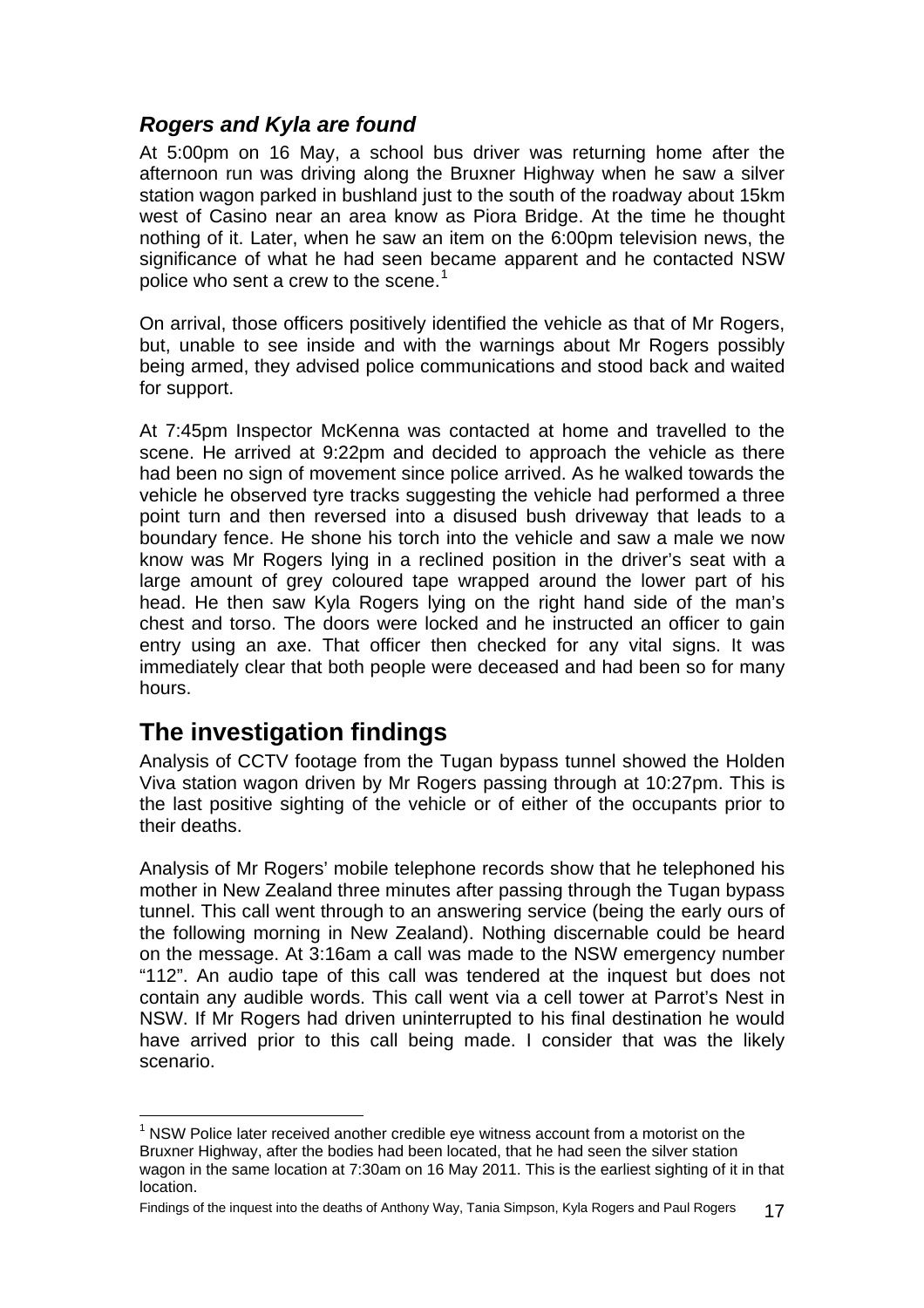<span id="page-19-0"></span>Two other text messages received by the phone of Mr Rogers shortly after 7:00am were found to be from Mr Rogers' employer.

A washing machine hose found on the ground next to the car when it was located near Piora Bridge was identified as having been taken from Ms Rizzo's unit. Pieces of tape attached to the boot and rear window and the hose lead to the conclusion that at some stage exhaust gas had been fed into the passenger compartment of the car using the hose.

A QPS forensic officer examined the pieces of tape found at Robina and Piora Bridge. She determined that one end of the tape found in the stairwell garage access doorway at Ms Simpson's apartment complex formed a complimentary fit to one end of a small piece of tape attached to the length of hose found near Mr Roger's vehicle in NSW.

A QPS fingerprint expert positively identified fingerprints belonging to Paul Rogers in various locations in and around Ms Simpson's apartment and the unit complex, including on the handle of the bloodied knife located in Kyla's bedroom.

Blood samples taken from the tip of this knife were tested and resulted in a mixed DNA profile. The major contributor to this profile was Tania Simpson; an incomplete minor contributor belonged to Antony Way.

### *The autopsies*

Post Mortem examinations on the bodies of Tania Simpson and Antony Way were conducted by Dr Dianne Little, an experienced forensic pathologist, at the Gold Coast Hospital on 17 May 2011.

In her examination of Tania Simpson, Dr Little noted the following significant injuries:

- 2 cuts to the throat which damaged muscle without severing blood vessels;
- 9 stab wounds about the torso including the fatal wound (see below);
- 6 defence wounds between the elbow and wrists of the right arm
- 6 defence wounds to the right hand including 1 entering and exiting

She concluded that the fatal wound was a 12cm deep stab wound through the right anterior chest which was 45mm in length at the surface and which cut into the bronchus (air passage) and the adjacent blood vessel. This would have caused both lungs to fill with blood. This particular wound would have required significant force as it cut through one of the ribs. Dr Little later issued an autopsy certificate listing the cause of Ms Simpson's death as:

### *1.(a) Stab wound to chest*

In her examination of Antony Way, Dr Little noted 5 stab wounds on the right hand side of the torso including two fatal wounds.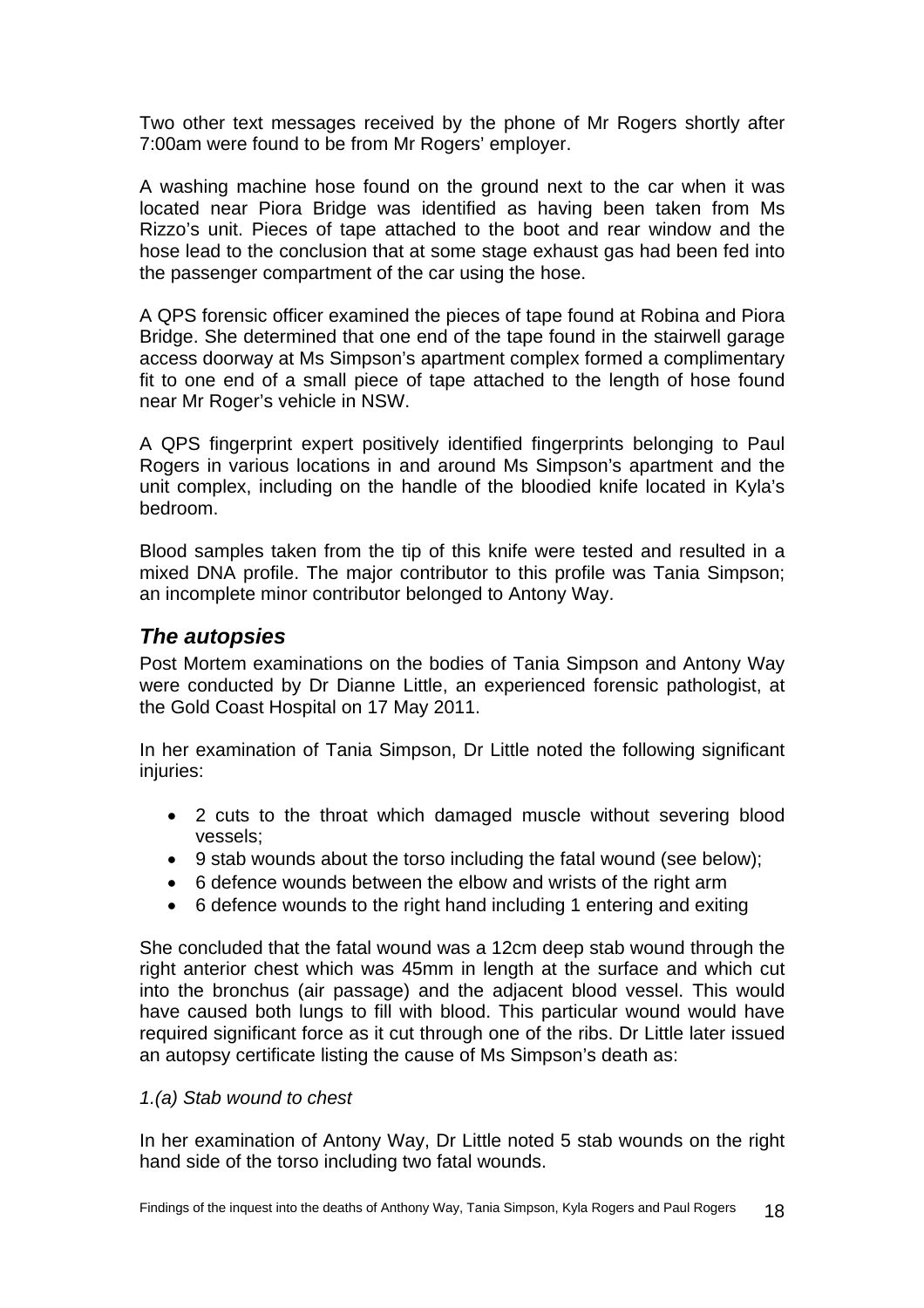She concluded that the fatal wounds were:

A 14.4cm deep stab wound (34mm in length at the surface) on a 45 degree downward direction commencing on the upper right chest. This extended through the right atrium and severed the right lung. Dr Little concluded that it caused extensive bleeding into the chest cavity. Another stab wound of unknown depth (35mm in length at the surface) to the base of the neck severed the jugular vein. This would have caused fatal exsanguinations in a very short period of time. Dr Little later issued an autopsy certificate listing the cause of Ms Simpson's death as:

### *1.(a) Stab wounds to neck and trunk*

Post Mortem examinations on the bodies of Kyla and Paul Rogers were conducted by Dr Little at the Gold Coast Hospital on 18 May 2011.

In her examination of Kyla Rogers, Dr Little saw no signs of internal injuries. She noted bruising to the ribs consistent with being held closely with some force. There were also petechial haemorrhages over the head, neck, upper arms and upper trunk. Examination of the brain revealed mild swelling of the and, under microscope, petechial haemorrhages. These signs are consistent with hypoxia (lack of oxygen to the brain).

There were no signs of strangulation. Colouring of the chest cavity blood was consistent with carbon monoxide poisoning but toxicological testing established that this was not the cause of death.

Dr Little concluded:

"*Petechial haemorrhages can be seen in asphyxial deaths. Their limitation to her upper body in this case is suggestive that there may have been compression of her chest which impeded respiration and caused her death."* 

Dr Little issued an autopsy certificate listing the cause of death as:

#### *1.(a) Asphyxia*

In her examination of Paul Rogers, Dr Little observed a number of superficial external injuries. The chest cavity blood exhibited a colour consistent with carbon monoxide poisoning, but again this was not the cause of death.

Asphyxiation as a cause of death could not be conclusively established from the autopsy examination alone. In circumstances where other causes of death were ruled out and Dr Little concluded the tape over Mr Rogers mouth and nose would have made it impossible to breath she was satisfied that asphyxia via smothering was the cause of death. Death would have been hastened by significant narrowing of one of the coronary arteries, causing a fatal arrhythmia earlier than would have otherwise been the case.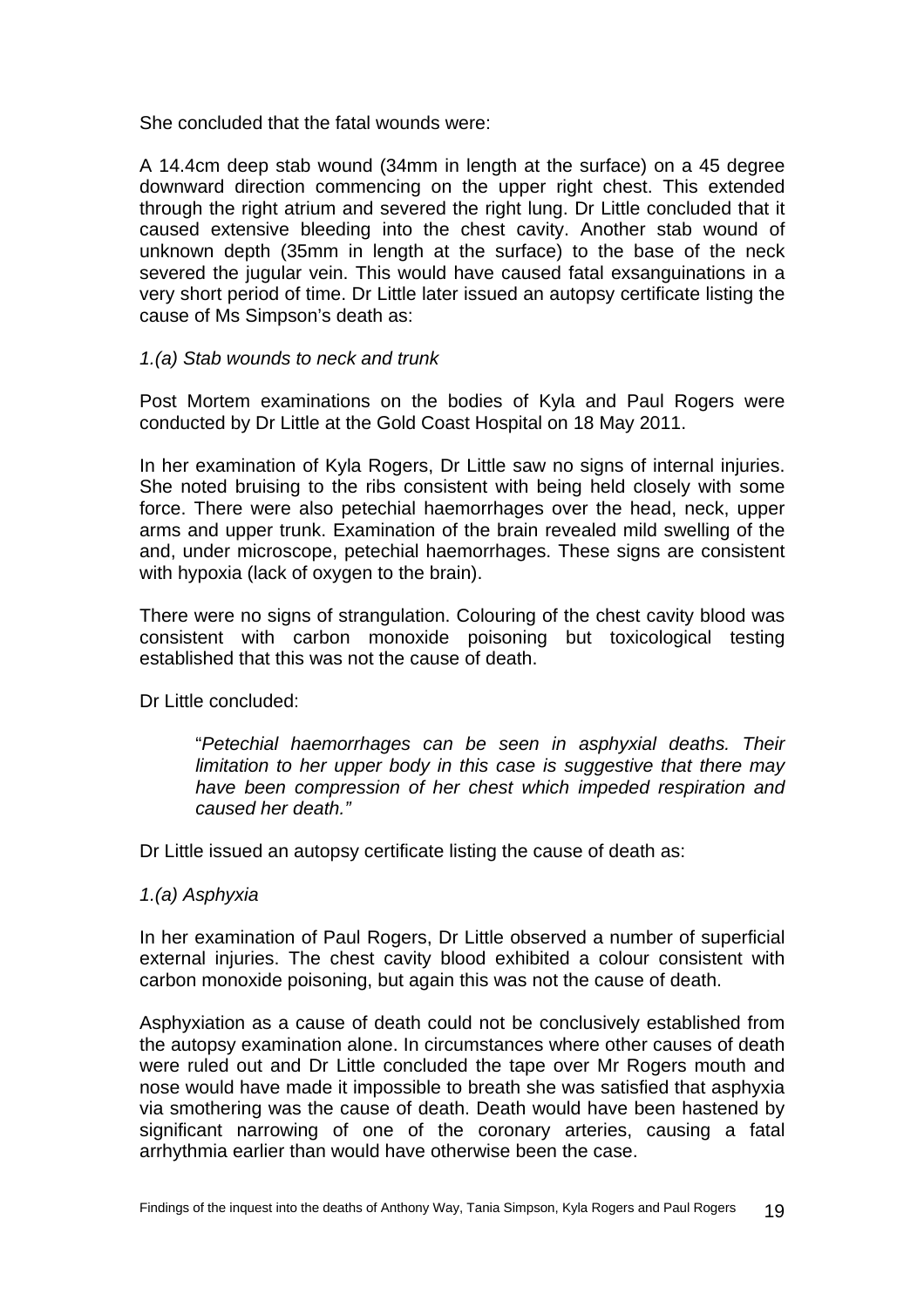<span id="page-21-0"></span>Dr Little issued an autopsy certificate listing the cause of death as:

*1.(a) Smothering (occlusion of external airways by duct tape)* 

As mentioned, toxicological testing showed that, while both occupants of the vehicle were affected by carbon monoxide, it had not built up to fatal levels. Investigators later made contact with the vehicle manufacturer and conducted their own testing to determine likely time frames for the fatal build up of the gas.

It seems clear that at some stage the hose was connected to the exhaust outlet and the passenger compartment. Perhaps because he feared discovery, or for some other reason, Mr Rogers removed the hose from the vehicle before it had fatal effect. It is likely he then asphyxiated Kyla, who may have already been unconscious, by holding her forcefully against his chest. Mr Rogers then wrapped the remaining gaffer tape tightly around his mouth and nose blocking his airways and causing him to suffocate.

It is likely that Paul Rogers and Kyla Rogers died before the bodies of Antony Way and Tania Simpson were found shortly after 8:00am.

# **Findings required by s45**

I am required to find, as far as is possible, who the deceased people were, how they died, when and where they died and what caused their deaths. As a result of considering all of the material contained in the exhibits and the evidence given by the witnesses, the material parts of which I have summarised above, I am able to make the following findings.

| Identity of the deceased - | The deceased people were:<br><b>Antony Paul Way</b><br>Tania Lee Simpson<br>Kyla Anne Rogers<br><b>Paul Anthony Rogers</b>                                                                                                                                                                              |
|----------------------------|---------------------------------------------------------------------------------------------------------------------------------------------------------------------------------------------------------------------------------------------------------------------------------------------------------|
| How they died -            | Mr Way and Ms Simpson died as a result of<br>being repeatedly stabbed by Mr Rogers after<br>he gained entry to the residence of Ms<br>Simpson. He then abducted his daughter<br>Kyla from the residence, and drove to<br>northern New South Wales. There he<br>asphyxiated Kyla before killing himself. |
| Place of death -           | Antony Way and Tania Simpson died at<br>Robina in Queensland.<br>Kyla Rogers and Paul Rogers died at Piora,<br>via Casino in New South Wales.                                                                                                                                                           |
| Date of death -            | Mr Way and Ms Simpson died on 15 May<br>2011.                                                                                                                                                                                                                                                           |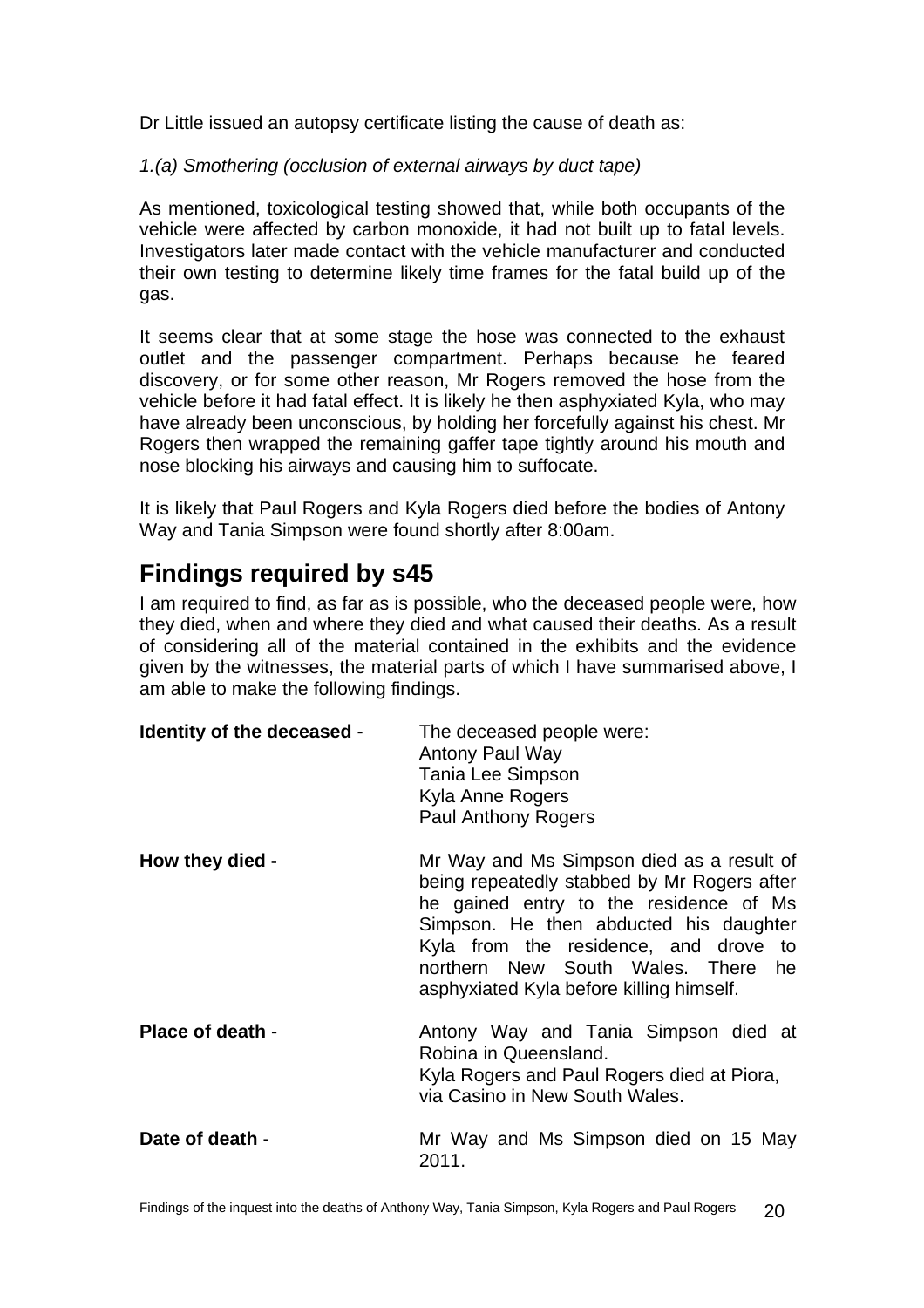Mr Rogers and Kyla Rogers died on 16 May 2011

<span id="page-22-0"></span>**Cause of death** - Antony Way died as a result of stab wounds to the neck and trunk. Tania Simpson died as a result of a stab wound to the chest. Kyla Rogers died from asphyxia. Paul Rogers died from the smothering of external airways.

# **Concerns, comments and recommendations**

Section 46, in so far as it is relevant to this matter, provides that a coroner may comment on anything connected with a death that relates to public health or safety, the administration of justice or ways to prevent deaths from happening in similar circumstances in the future.

The circumstances of this case raise several issues which warrant consideration from that perspective, namely:-

- Whether there were missed opportunities for the police or other welfare agencies to intervene;
- Should a child abduction alert have been broadcast sooner;
- Are current QPS policies and training concerning the response to domestic and family violence optimal; and
- Are any other change to public policy warranted

### *The connection between domestic violence and homicide*

Before turning to those issues it is appropriate to set the scene by summarising the research evidence that was presented to the inquest concerning the connection between domestic and family violence and homicide. It is against this background that the importance of effective intervention in potentially fatally infected relationships can be starkly illustrated.

Law enforcement and human services practitioners have long been aware that a significant proportion of homicides could also be characterised as extreme incidents of domestic violence. However, the scope of the calamity and how it could be reduced have received scant attention from coroners and homicide detectives. Traditionally, if the perpetrator survived the incident, he/she was prosecuted and the file closed. If the perpetrator also took his/her own life, little if anything was done.

The creation of the Domestic and Family Violence Death Review Unit (DFVDRU) in the Office of the State Coroner (OSC) in 2011 was an attempt to do more; to learn from these terrible events with a view to reducing their incidence.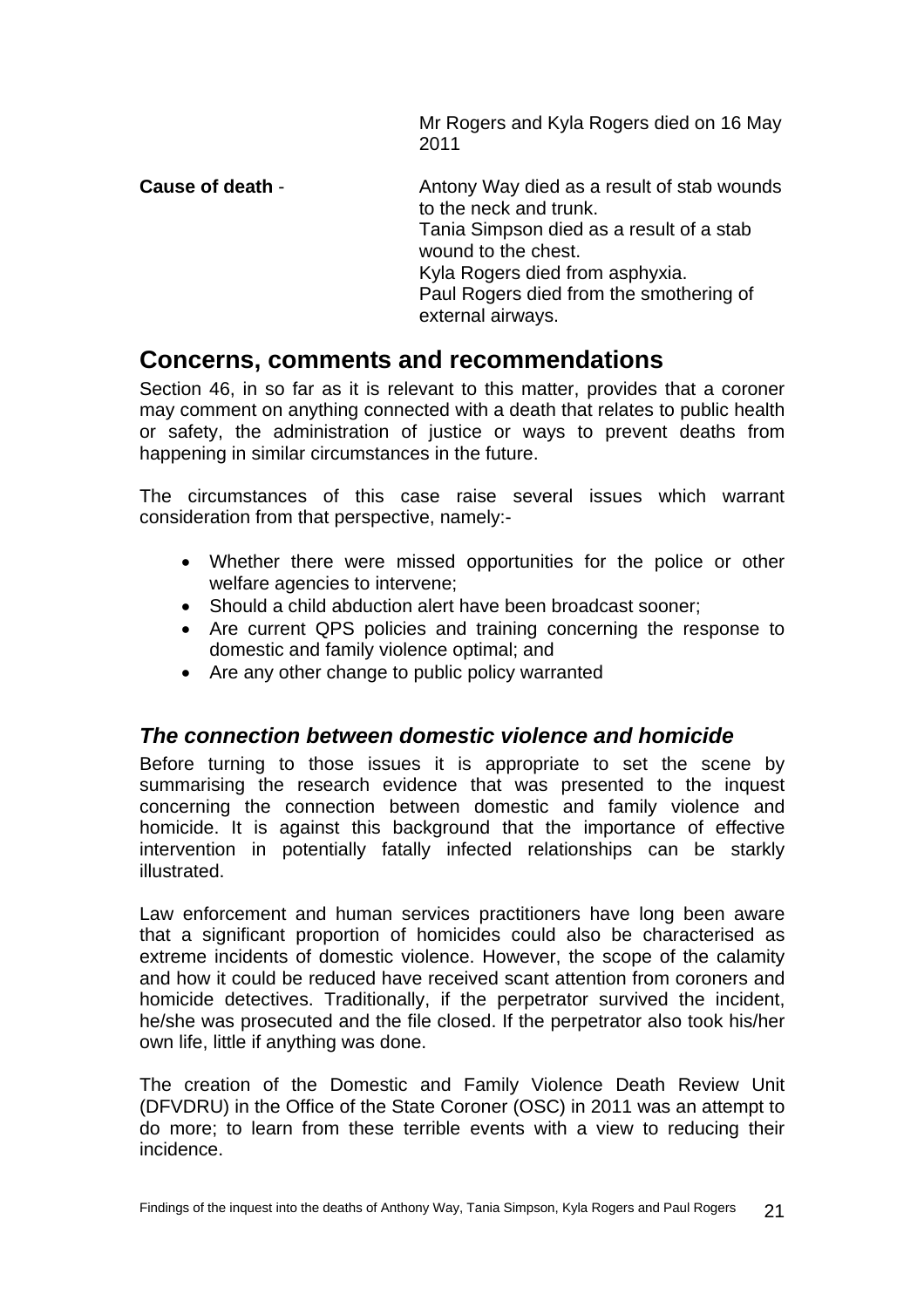### <span id="page-23-0"></span>**Scale of the problem**

Although the unit has been in operation for less than 12 months it has already made significant contributions to our understanding of this terrible social problem. For example, prior to the unit analysing all suspected homicides reported in Queensland in the last six years, we were not even aware of the magnitude of the problem. As the table below shows, 47% of homicides that occurred between 2006 and 2011 involved domestic or family violence; that is, the killer was, or had been in an intimate relationship with the deceased or was or had been a member of the deceased person's family. This is not a factor unique to Queensland: Between 2007 and 2008 there were 273 homicides in Australia. Over half, 144 or 53%, were killed by a person with whom they shared a current or former domestic/family relationship (National Homicide Monitoring Program, Australian Institute of Criminology, Annual Report 2010).

|       | <b>Total Number of</b><br>Homicide victims<br>in Queensland | Total number of DFV<br>homicide deceased<br>persons in Queensland | Percentage |
|-------|-------------------------------------------------------------|-------------------------------------------------------------------|------------|
| 2006  | 59                                                          | 34                                                                | 58%        |
| 2007  | 52                                                          | 23                                                                | 44%        |
| 2008  | 55                                                          | 27                                                                | 49%        |
| 2009  | 53                                                          | 17                                                                | 32%        |
| 2010  | 45                                                          | 18                                                                | 40%        |
| 2011  | 44                                                          | 25                                                                | 57%        |
| Total | 308                                                         | 144                                                               | 47%        |

A review of the relevant research literate demonstrated numerous factors associated with an increased risk of homicide were richly represented in the factual circumstances of this case.

### **The characteristics of deadly relationships**

Dr Michelle Hayes, the senior researcher attached to the DFVDRU, compiled a report analysing this incident in the context of research relating to the link between domestic violence and homicide.

Dr Hayes told the court she had analysed statistics compiled by the Ontario Domestic Violence Death Review Committee. A dearth of Australian statistics relating to links between domestic violence and homicide (particularly cases of murder/suicide) meant that the highly regarded Ontario studies were the best source of information.

That allowed her to identify the 12 risk factors most commonly present in domestic and family violence homicides. Dr Hayes told the court that 9 of these risk factors were present in the circumstances of this case. They were:

1. Actual or pending separation;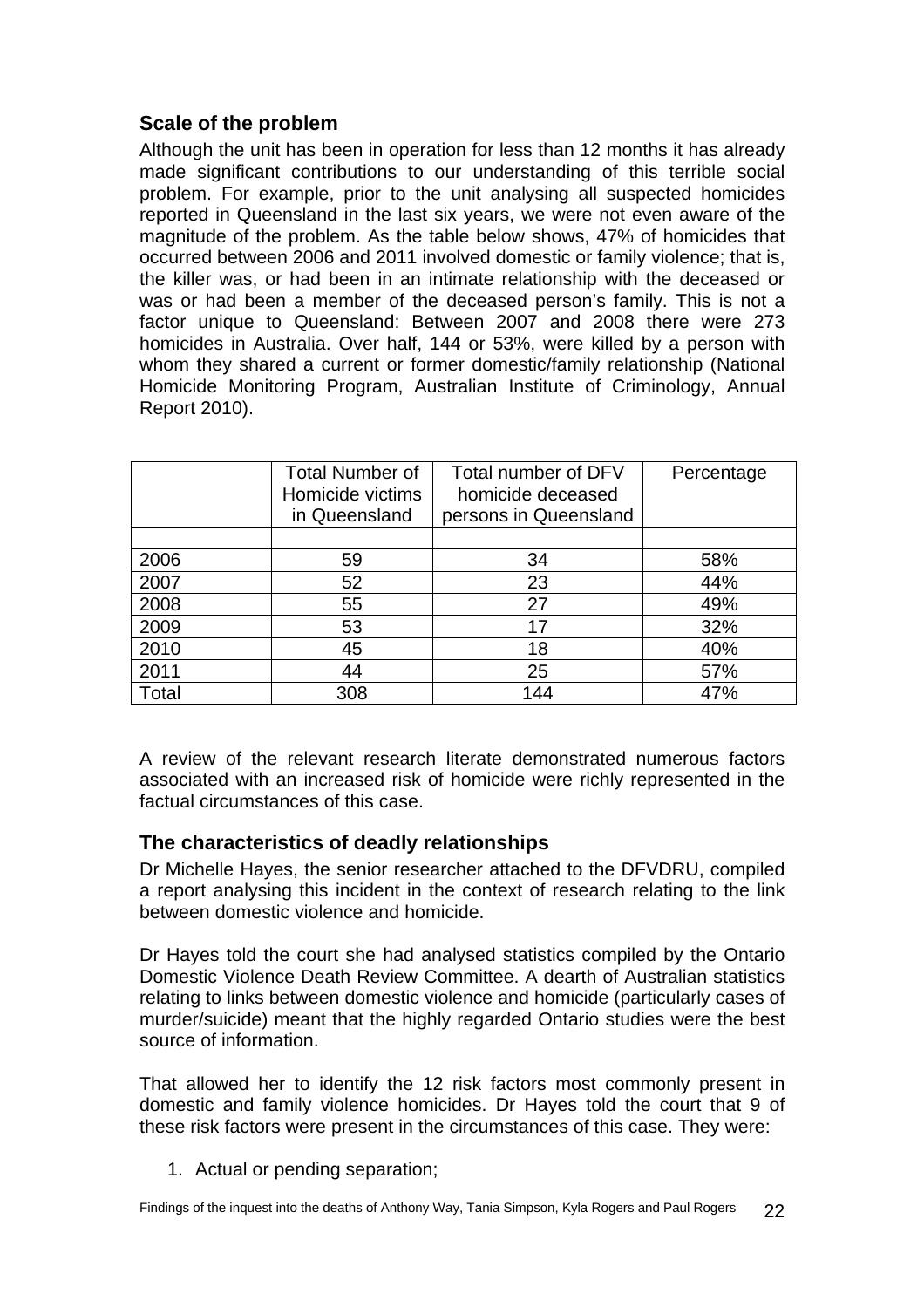- 2. Obsessive behaviour displayed by perpetrator (i.e., stalking);
- 3. Perpetrator depressed in the opinions of professional and/or nonprofessionals (i.e., family, friends);
- 4. Victim had intuitive sense of fear;
- 5. Prior threats/attempts to commit suicide;
- 6. Prior threats to kill victim;
- 7. Perpetrator unemployed;
- 8. Prior attempts to isolate the victim; and
- 9. An actual or perceived new partner in victim's life.

The most dangerous time for victims is at or soon after separation. Extremely controlling perpetrators are particularly dangerous under conditions of estrangement.

This is explained further in the conclusions of other studies cited by Dr Hayes. Social work lecturer Carolyn Harris-Johnson conducted a 10 year study of men who kill members of their family. She drew the following conclusions:

*My research showed that where these cases had occurred, there wasn't actually an existing dispute in the courts, so what I see is that the proprietary attitude that these men have, both towards their wives and towards their children, allows them to commit the offence, because they are possessions of his, they're not entities in their own right… We are talking about a very, very small group of men who have a particular and intense need to control their partner and who will never accept the finality of separation… Things like veiled threats to harm the children or explicit threats to harm the children or the self should be warning flags to everyone.* 

She has also reported:

*Intimate partner murder-suicide often occurs when a threat to the insecurely attached male is experienced most intensely, when he perceives there is no chance of reconciliation or return to the love object. Up until that point, even though a physical separation may have occurred, he may be able to harbour a view that reconciliation is possible. There remains some hope of return to the proximity of the love object. This leads to the issue of stalking… which may be conceptualised as a pathological need for omnipotent control of the other….* 

Dr Hayes noted in her report there is further, independent, research to support the link between a proprietary attitude by a male towards his family, and subsequent incidence of familial homicide.

Counter intuitively perhaps, the evidence does not indicate it is usual to observe an escalation of the severity of domestic violence from non violent abuse through increasingly violent action to homicide. According to Dr Hayes the research data indicates homicide is just as likely to arise in circumstances where there has been no history of serious physical violence, especially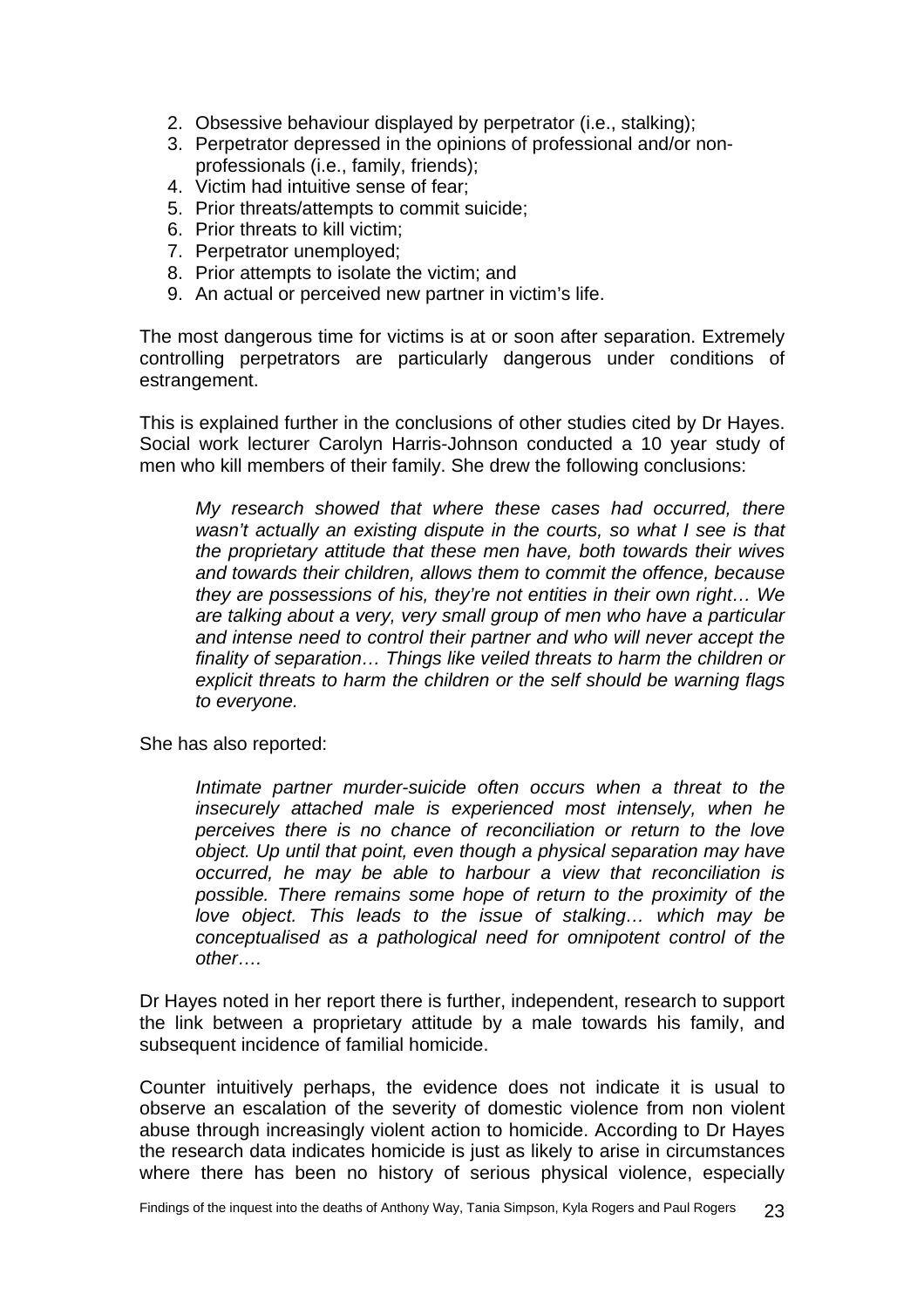<span id="page-25-0"></span>during the breakdown phase of a relationship where the party who has not initiated the separation is very controlling and un-accepting of it.

This analysis highlights many of the characteristics of the context in which these deaths occurred. Mr Rogers, although not physically violent to Ms Simpson, was very controlling throughout their relationship. He sought to isolate Ms Simpson from friends and family. He refused to accept their separation and went to bizarre lengths to maintain knowledge of her movements and associations. He continually tried to force her to resume the relationship manipulating the children to this end. When it became clear there were no prospects of his regaining the dominance he craved, his life to him became meaningless and he took the most severe revenge; he exercised the ultimate act of abusive control by killing her and her child.

## *Opportunities for intervention in this case*

### **QPS D&FV policies in February 2011**

Section 19.6.1 of the QPS Operational Procedures Manual (OPM) sets out QPS policy on how police are to respond to circumstances of domestic violence. Using terminology from the *Domestic and Family Violence Protection Act 1989 (DFVPA)* the OPM requires:

*An officer who reasonably suspects a person is an aggrieved is to investigate or cause to be investigated, the complaint, report or circumstance, on which the officer's reasonable suspicion is based, in accordance with s.67(1) of the Act"[2](#page-25-1)*

An aggrieved is a person for whose benefit a domestic violence order may be sought. So far as is relevant, domestic violence is defined in the Act to include "intimidation or harassment of the other person"<sup>[3](#page-25-2)</sup> Examples given immediately below this part of the definition include:

- *1. following an estranged spouse when the spouse is out in public, either by car or on foot*
- *2. positioning oneself outside a relative's residence or place of work*

Once an officer suspects a person is an aggrieved under the DVFPA the OPM states that an officer should interview the aggrieved, the respondent and any witnesses to the acts which form the basis of the suspicion.

### **Were they complied with?**

On 16 February, the day after Mr Rogers had been caught following Tania's mother, she rang the Broadbeach Police Station and complained to Sergeant Smithson about the actions of her estranged partner. The telephone call lasted for 18 minutes.

<span id="page-25-1"></span> 2 Section 67(1) imposes a requirement on officers investigating a matter to continue the investigation until they are satisfied that their reasonable suspicion that a person is an aggrieved is unfounded.

<span id="page-25-2"></span> $3\,$  S.11(1)(c) DFVPA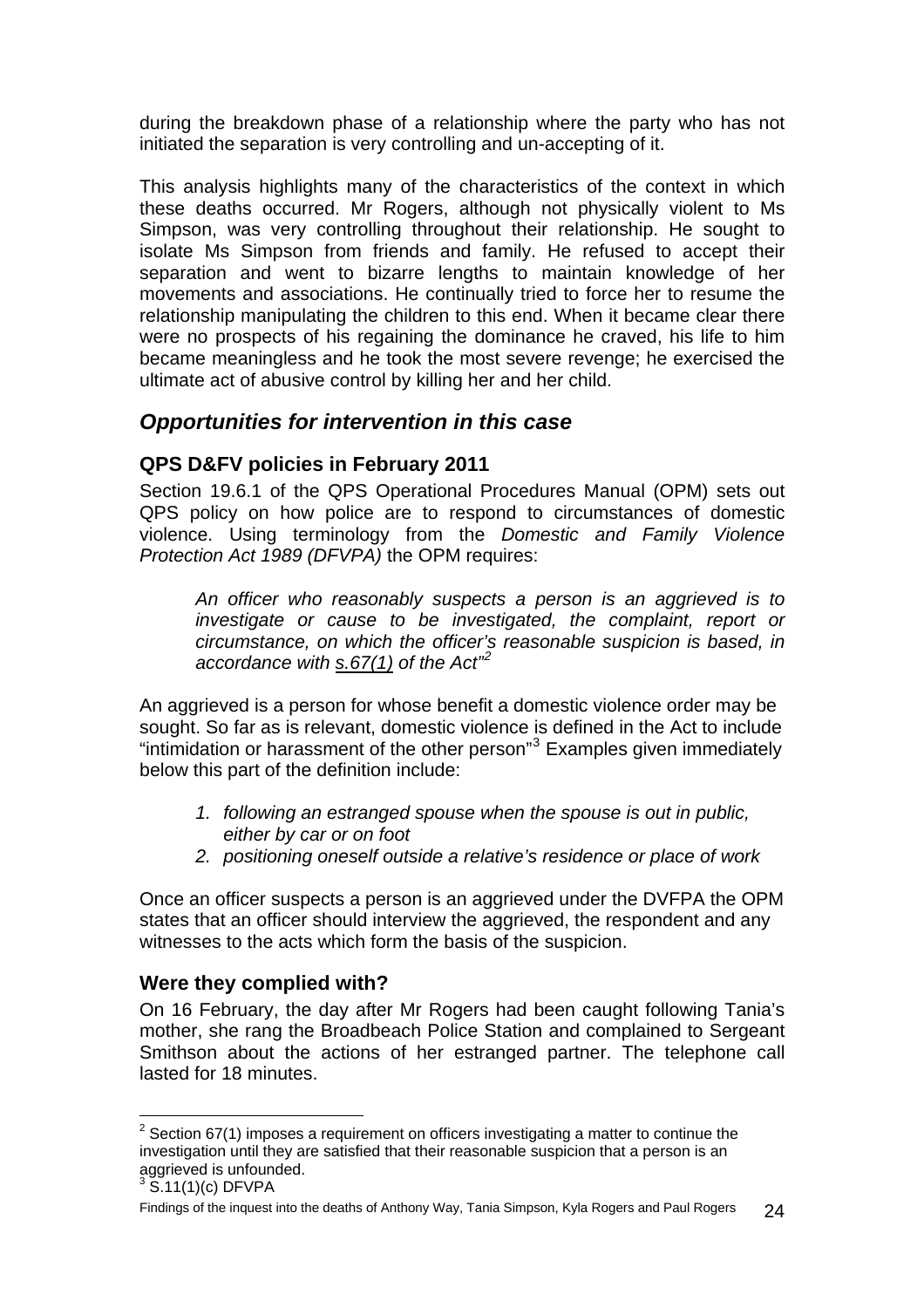<span id="page-26-0"></span>Sgt Smithson is the only person who now knows the extent to which Ms Simpson disclosed details of Mr Rogers' behaviour. The timing of the call suggests details of the incident the day before would have been disclosed. Although Sgt Smithson could not recall this information specifically it is consistent with his recollection that Tania was more concerned about her mother than herself.

Sgt Smithson agreed he was aware Mr Rogers was following Ms Simpson and that this was being done with a view to improving Mr Rogers' prospects of seeing his children.

Sgt Smithson told the inquest that he had not formed a suspicion that Ms Simpson was an aggrieved as he did not consider the acts complained of constituted domestic violence.

I accept his evidence that he would have explained the definition of domestic violence; the possibility of an application being made for a domestic violence order; how such orders work; and what conditions they might contain.

I am of the view that the information disclosed to the officer could have given rise to a reasonable suspicion that Tania Simpson was an "aggrieved" within the terms of the Act or at least ought to have prompted further questioning about Mr Rogers' behaviour that is likely to have done so.

Accordingly, it could be argued that Sgt Smithson's failure to conduct further investigations constituted a breach of the OPMs.

However, I am mindful that Sgt Smithson was clearly acting in good faith and took concrete steps to address Ms Simpson's concerns. With Ms Simpson's agreement, he rang Mr Rogers and encouraged him to desist. As is apparent from his manipulation of many others, Mr Rogers was adept at disguising his real intentions and duped the officer into believing he was an innocuous father simply wishing to spend more time with his children.

I am mindful that I am analysing the approach adopted by Sgt Smithson with the knowledge of what occurred to Ms Simpson and Mr Rogers three months later. It would be unsound to conclude that had a DVO been obtained in February 2011, the murderous dynamic that unravelled in May would necessarily have been avoided.

In my view it would be unfair for Sgt Smithson to face any action in connection to his performance on 16 February. I have no doubt his involvement in this case will have far greater formative effect than any other action that could be taken.

### **Lawyer's response**

On 15 December 2010 Ms Simpson attended Sempre Vero Lawyers at Miami for an initial consultation regarding her separation from Paul. Julie Falcke, a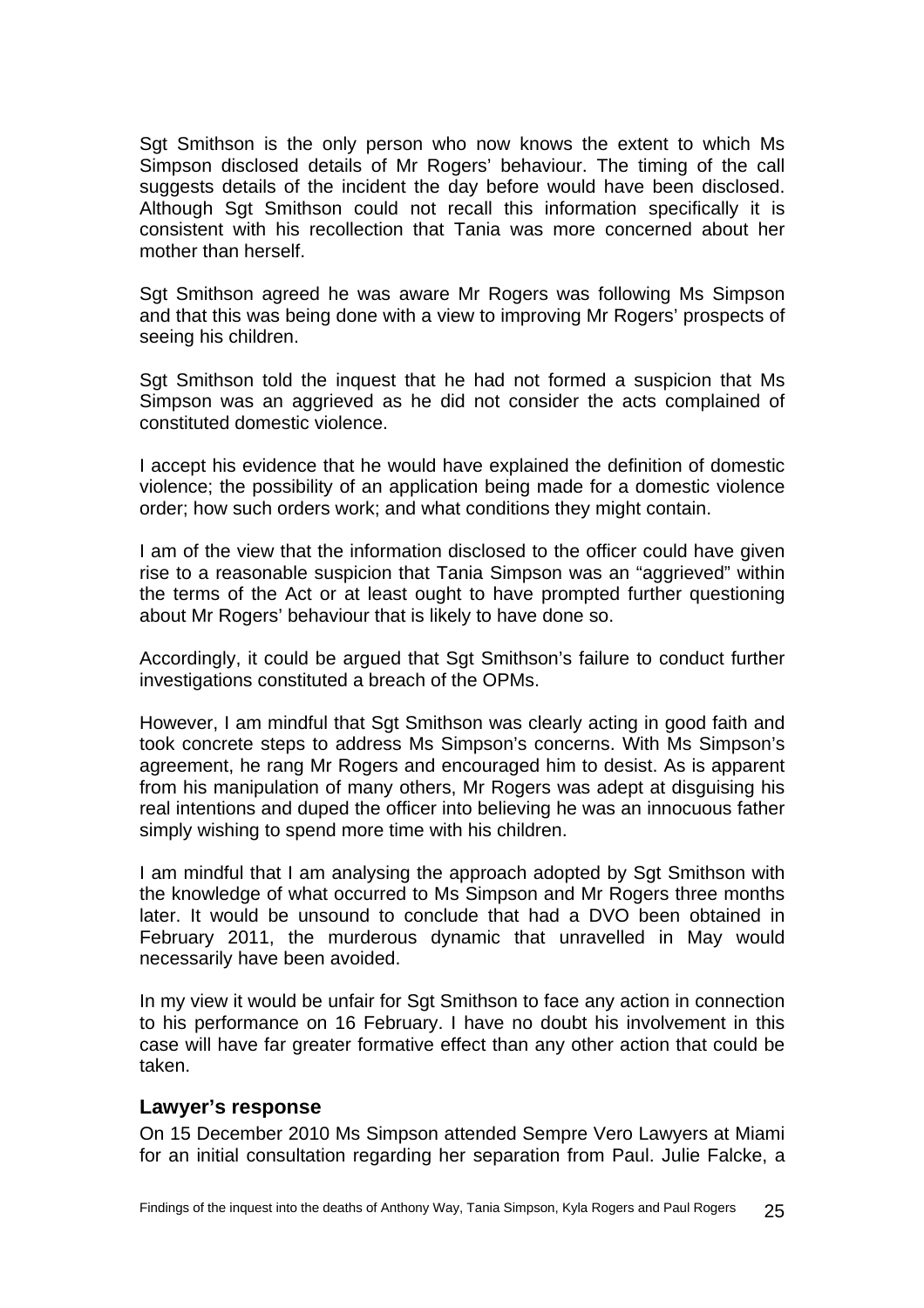<span id="page-27-0"></span>lawyer at Sempre Vero assisted Ms Simpson in finalising a formal property settlement that was agreed to by Mr Rogers on 23 February 2011.

Ms Simpson disclosed to Ms Falcke that Mr Rogers had initially wanted to see the children every day and when told it was impractical he had put a razor across his chest. She told Ms Falcke that she thought Mr Rogers might be "emotionally unstable".

As a result Ms Falcke advised Ms Simpson that any time Mr Rogers spent with the children should be supervised and advised her of the process required for obtaining Family Court Orders to this effect. Ms Falcke discussed the need for mediation and provided details for Relationships Australia. Tania told her that she did not wish to seek Orders in relation to the children at that time.

I am satisfied that Ms Falcke provided an appropriate level of advice and support for Ms Simpson in light of the disclosures made.

### **The psychologist's response**

Earlier in these findings I set out the details of Ms Simpson's contact with Ms Gollan. I noted that Ms Gollan was aware police had been contacted in relation to Mr Rogers' stalking and that there was no history of physical violence in the relationship. She arranged a further appointment for Ms Simpson and Kyla and left a message when Ms Simpson did not turn up at the scheduled time. In the circumstances I am satisfied that the clear warning she gave Ms Simpson about the potential seriousness of Mr Roger's behaviour was an adequate response.

### **Relationship Australia's response**

I also dealt with the contact between Ms Taylor and Ms Simpson. For similar reasons as with Ms Gollan (ie knowledge of police involvement and no history of violence) and because Ms Simpson expressed no concerns over engaging with Mr Rogers in a face to face mediation, I do not consider it was incumbent on Ms Taylor to have done any more.

### *Child abduction alert*

### **QPS policy on child abduction alert**

The QPS OPM sets out strict requirements for first response officers in relation to what information is to be collated and then passed on to senior officers in cases of alleged child abductions.

The OPM requires the Regional Duty Officer decide whether or not an alert is to be implemented. It then sets out the series of actions required to ensure that alert is properly disseminated.

The OPM is not prescriptive in terms of stating when a child abduction alert must or must not be issued once these three criteria are met: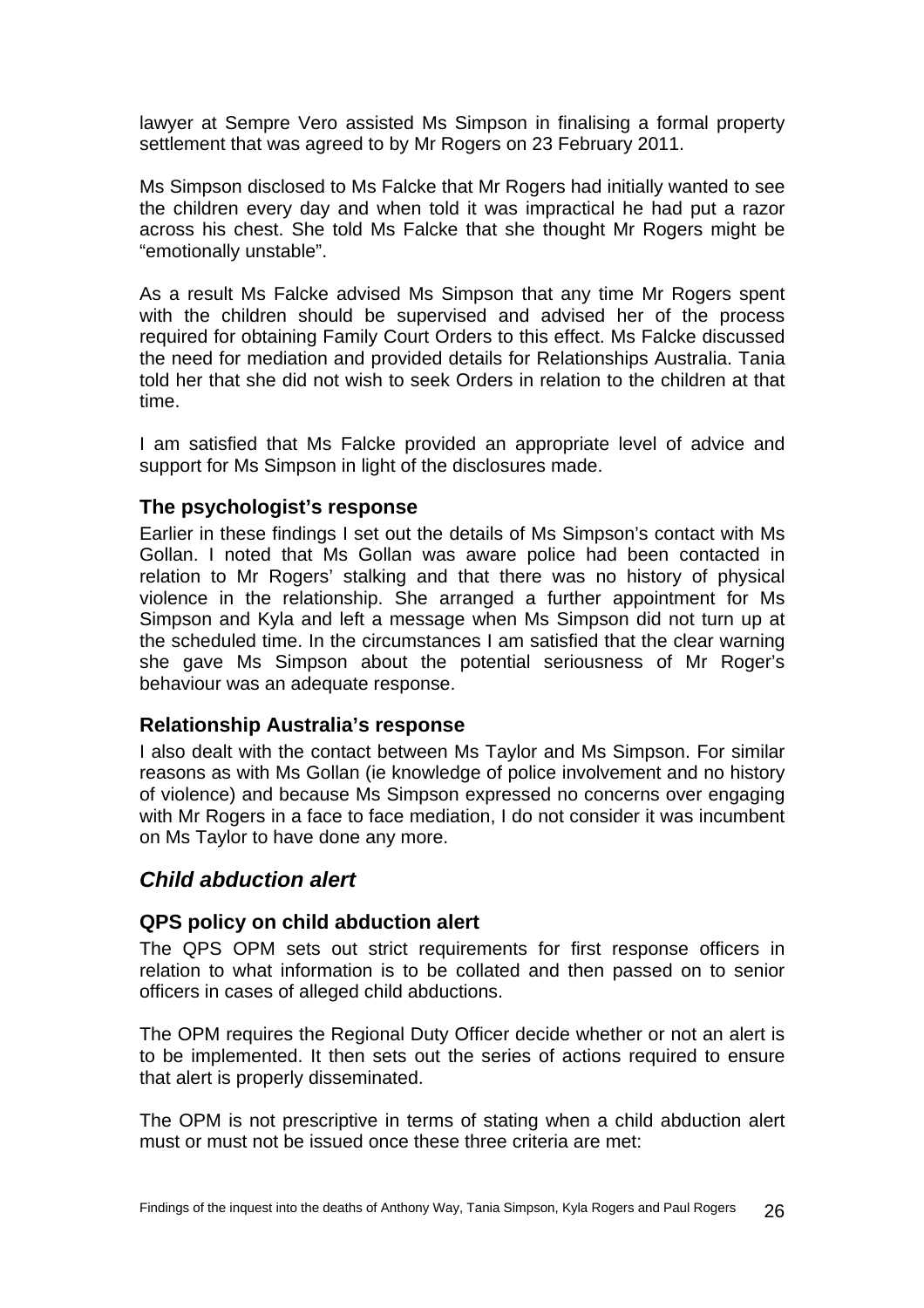- <span id="page-28-0"></span>1. There are reasonable grounds for believing that a missing child under the age of 17 has been abducted;
- 2. The child is at risk of serious harm or death; and
- 3. There is sufficient descriptive information available to make an alert effective.

### **Were the policies complied with**

I accept the evidence of Inspector McKenna and Sergeant Dalton that in this case the Child Abduction Alert was considered at an appropriately early juncture but not issued until later in the day because:

- 1. Investigators did not have sufficient confidence about which vehicle Mr Rogers was driving:
- 2. Investigators were waiting for the outcome of the situation that developed in Shepherd's Lane; and
- 3. It was first necessary to make attempts to call Mr Rogers in order to begin possible negotiations with him and this process too needed to wait on the outcome of the situation in Shepherd's Lane.

I am not convinced that some of the other reasons cited such as the broadness of the area identified by triangulation were good reasons to withhold an alert, however, in light of the above, though, I do not find any breach of the QPS policy.

## *Current QPS D&FV policies*

The *Domestic and Family Violence Protection Act 2012* comes into effect later this year. One feature of that Act which will hopefully assist with the issues identified above is the widened definition of "domestic violence" which now specifically incorporates a number of non-violent type behaviours.

In preparation for the implementation of this Act the QPS engaged a psychologist who, together with the QPS Domestic and Family Violence Unit devised the *QPS Domestic Violence Protective Assessment Framework*. This is a non-prescriptive tool that is designed to assist operational officers in determining how to respond to complaints, reports or circumstances of domestic violence. Inspector Chris Stream from the unit gave evidence at the inquest.

The *Framework* intended to be used by officers includes a list of 22 risk factors divided into two categories. The first category of 10 risk factors is meant to represent those which are risk indicators for serious injury or homicide. The second category of 12 risk factors represents those which are pointers to further, presumably less serious, domestic violence.

The latter 12 risk factors include:

"*4. Controlling Behaviour: does the respondent try to control the aggrieved, for example where he/she goes, what they do, who they spend time with, controlling finances, isolating the aggrieved from friends, family and/or support?;* 

Findings of the inquest into the deaths of Anthony Way, Tania Simpson, Kyla Rogers and Paul Rogers 27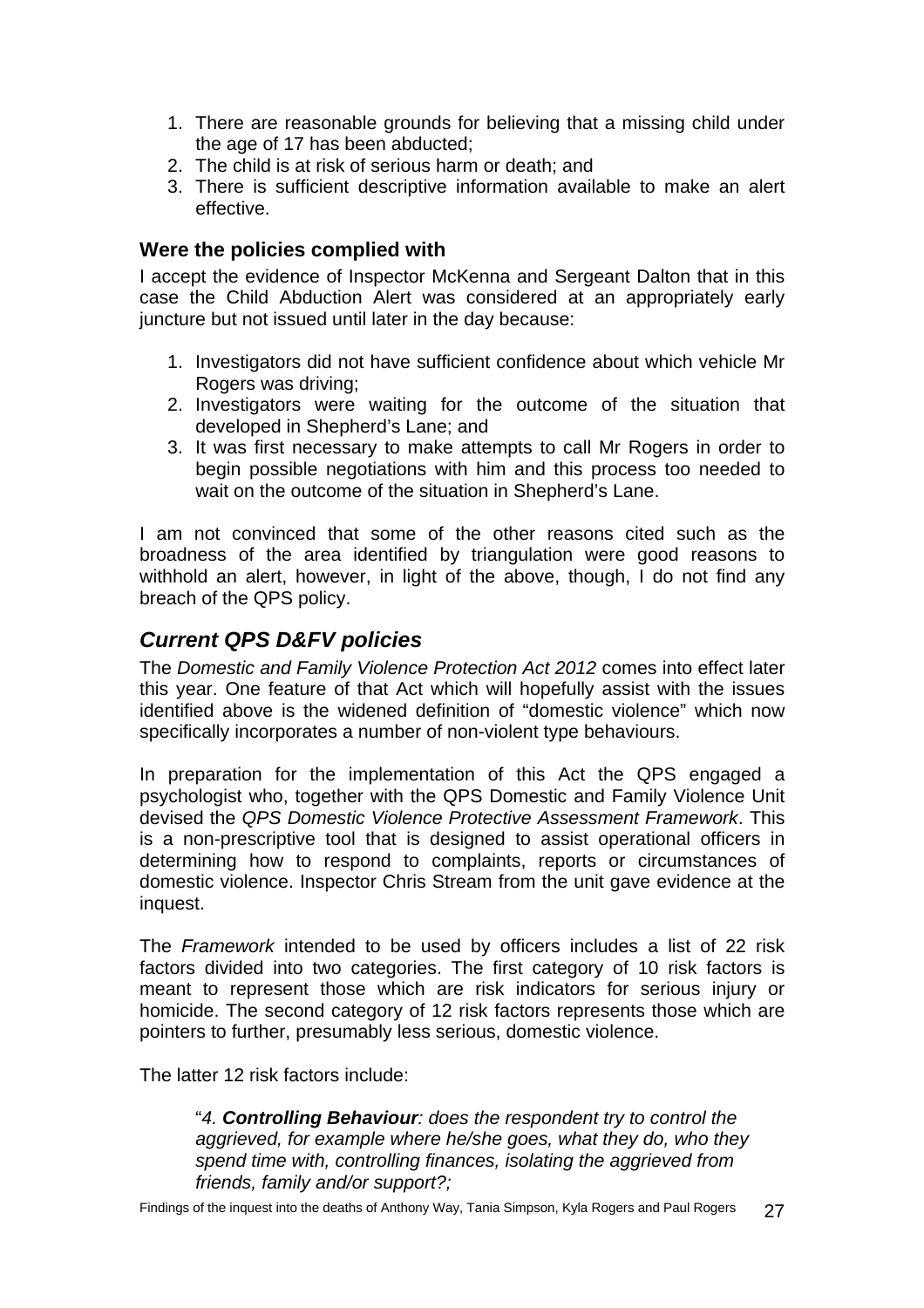*. 10. Stalking: does the respondent follow, contact, intimidate, place under surveillance, manipulate or harass the aggrieved?"* 

The evidence placed before me in this inquest indicates that these two risk factors, at least when combined with circumstances of relationship breakdown are particularly concerning and should perhaps belong in category one of the QPS *Framework*. I shall refer to this further below.

The framework is said to employ "*a structured professional judgment approach."* I can readily appreciate that there are so many factors relevant to an assessment of risk in a potentially violent domestic situation that being prescriptive could be counter productive. Conversely, having carefully read the handbook, designed among other things to provide first response officers with "*greater guidance to identify the person most in need of protection*", I was left in some doubt as to whether it was likely to achieve that.

### *Is further reform necessary?*

<span id="page-29-0"></span>*.* 

Reliance on a police response is unlikely to be entirely effective having regard to the evidence indicating deadly domestic violence may not be preceded by physical violence. The qualitative dysfunction exhibited by controlling manipulative parties is not conducive to detection and prosecution in the same way physically violent crimes.

Increased public awareness of the dangers of controlling behaviour and stalking where relationships have recently come to an end might empower friends, family and colleagues to take steps they might not otherwise on the basis that it is "none of their business".

Dr Hayes told the inquest of the excellent work that has been conducted and under the "*Act as 1"* program devised and implemented by the Department of Communities. I suggest later that it be continued.

## **Conclusions and recommendations**

I accept that Tania's family and many friends were supportive and cared for her welfare. They did all that they could to make her and her children safe. I also accept that the lawyers, counsellors and police officers she had contact with took reasonable steps to advise her of her options. Having regard to what they individually knew, none of them could reasonably have been expected to do more. They gave advice about possible legal responses to her ex-partner's peculiar, concerning behaviour which quite properly included mediation, counselling and applying for a domestic violence order.

Everyone who knew about Tania's situation and Paul Rogers' bizarre actions was concerned, but none foresaw such a terrible conclusion to the breakdown of their relationship. Even experts in the field did not accurately assess the danger Mr Rogers posed to his ex-partner and their children.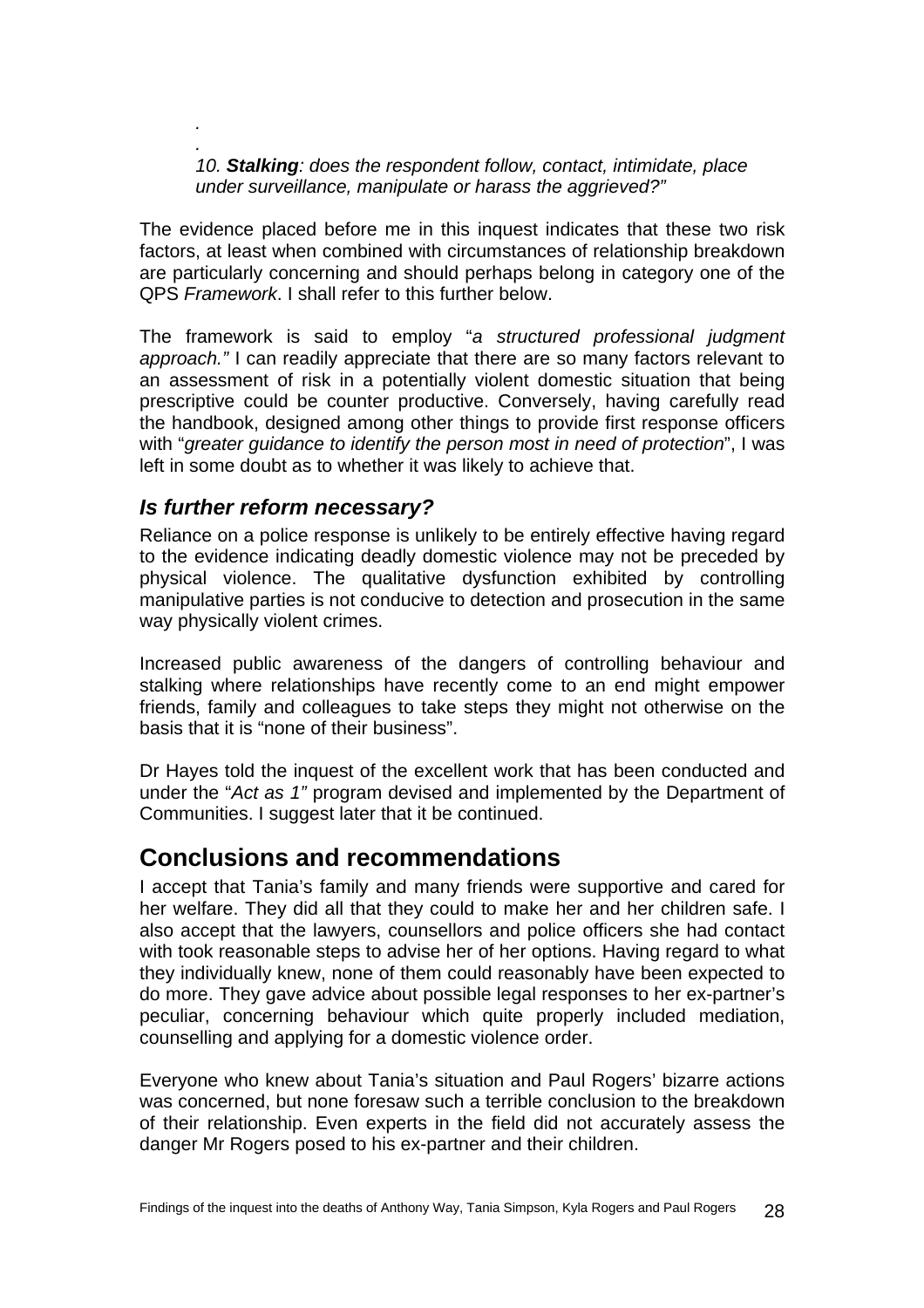In those circumstances, it is tempting to say that nothing could have been done, but in my view that is not good enough. This was not an isolated case. As the figures quoted earlier show, on average, over the last six years, 24 people have died in Queensland every year as a result of domestic and family violence. Nearly half of all homicides committed during that period involve domestic or family violence. There is no reason to believe that this terrible toll will diminish if we simply continue to do what we have been doing – more families will suffer the agonising loss of children, grandchildren, parents and siblings dying at the hands of those who should be their fiercest protectors.

The community will continue to pay a huge financial price: domestic violence was estimated to cost the Australian economy \$13.6 billion in 2009. It was extrapolated that without appropriate action to address the problem, the cost will rise to \$15.6 billion per annum by 2021. $<sup>4</sup>$  $<sup>4</sup>$  $<sup>4</sup>$  The emotional cost and the</sup> psychological damage done to the orphans and other survivors of domestic violence deaths is inestimable.

We know that in this case 21 people were aware of factors that when aggregated and analysed with expert insight indicated Paul Rogers was manifesting most of the indicators associated with deadly domestic violence. He was controlling and manipulative; he was obsessive and dishonest; he had previously threatened to kill Tania and take the children. He was stalking her and her family and she intuitively knew he was capable of harming her. He broke into her premises. He bought binoculars to spy on her. At the end he was confronted with evidence indicating his chances of regaining control of Tania were gone.

A more broadly focussed wide ranging inquiry into the family's circumstances could have revealed all or most of this. Intervention that focused on containing Mr Rogers until his destructive psychopathology could be ameliorated or minimised may have saved them all. Those charged with helping the family stay safe did not have processes that gathered the necessary information, nor the expertise to adequately interpret it.

This is not a criticism of the QPS, the frontline agency responding to this social scourge. I am readily persuaded it is committed to doing all that it can to address domestic and family violence that imposes a huge burden on its resources – approximately 50,000 calls for service each year. It has a specialist group, the Domestic and Family Violence Unit (DFVU) within the Operations Support Command that continually reviews relevant QPS policy, procedures and training. That unit coordinates the implementation of reduction strategies across the state via a network of 25 District Domestic and Family Violence Coordinators. The work of that unit is essential to on-going improvement among first response officers and must continue.

However I am convinced a small, expert, interdisciplinary unit focussed on the worst cases – those resulting in death - is needed to augment the work done

l

<span id="page-30-0"></span><sup>4</sup> *The Cost of Violence Against Women and their Children'*, The Department of Families, Housing, Community Services and Indigenous Affairs, Canberra, Australia, 2009 Findings of the inquest into the deaths of Anthony Way, Tania Simpson, Kyla Rogers and Paul Rogers 29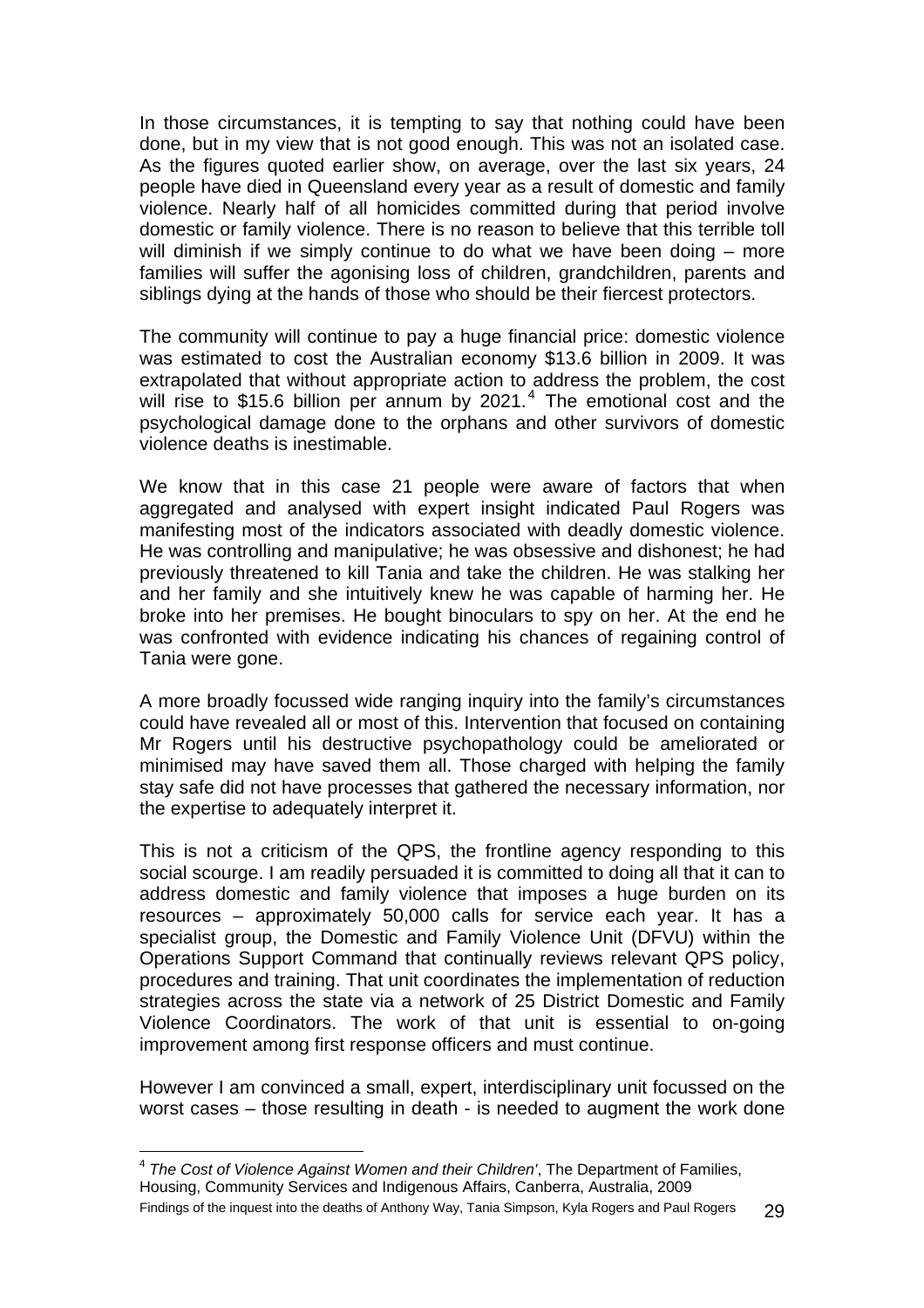<span id="page-31-0"></span>by the QPS DFVU. Such a unit already exists – the Domestic and Family Violence Death Review Unit (DFVDRU).

The DFVDRU aligns with the *National Plan to Reduce Violence Against Women and their Children 2010-2022* which mandates states and territories drive continuous improvement through sharing outcomes of reviews into deaths and homicides related to domestic violence. It was implemented in early 2011 when the Department of Communities, Department of Justice and Attorney-General and the Queensland Police Service each funded the necessary positions - a manager of the unit, a research assistant and a detective.

The purpose of the DFVDRU is to identify and intensively review each domestic and family violence related death in order to gain an understanding of the context and circumstances in which these deaths occur to identify changes that may reduce them.

The DFVDRU is part of a national network, comprising domestic violence death review units from NSW, Victoria, South Australia, and Western Australia.

The Unit is to be reviewed in mid 2012, with a decision to be made by the Minister for Community Services about whether to continue its function. I readily acknowledge there are always competing claims for public funds and that it is the responsibility of government to balance these demands. However, I am persuaded by the valuable contribution made by the unit's analysis of these deaths and other reports that I have read that will inform future inquests that its disbanding would be a set back for community safety.

### **Recommendation 1 – Continuation of the DFVDRU**

*Having regard to the number and proportion of homicides associated with domestic and family violence and the limitations of current policing and intervention models to prevent them, I recommend the Departments of Communities, Justice and Attorney General and Police continue to fund the Domestic and Family Violence Death Review Unit so that intensive, expert scrutiny of all aspects of these deaths can better inform the responses of the relevant agencies.* 

I have earlier described the QPS Domestic Violence Protective Assessment Framework. It is a very worthy initiative but the evidence presented to this inquest suggests some of its categorisation of risk factors should be reviewed. I have also drawn attention to doubts about its effectiveness as a screening tool.

### **Recommendation 2 - DV Protective Assessment Framework.**

*I recommend that officers of the QPS DFVU liaise with the officers of the OSC DFVDRU to review the categorisation of some of the risk factors contained in the protective risk assessment framework and that they apply the assessment tool to the circumstances of the domestic and family fatalities reviewed by the*